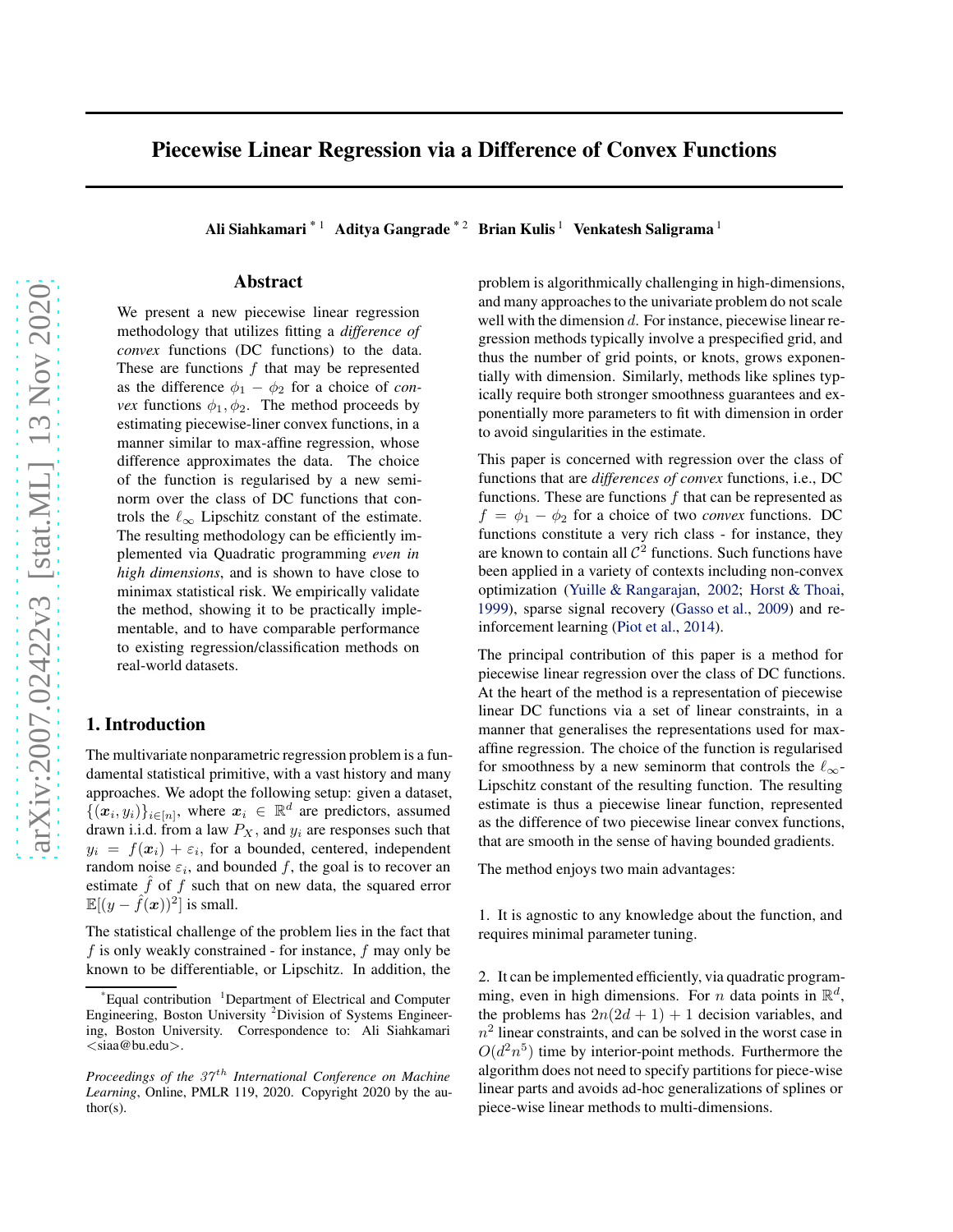<span id="page-1-0"></span>In addition, the method is shown to be statistically viable, in that it is shown to attain vanishing risk as the sample size grows at a non-trivial rate, under the condition that the ground truth has bounded DC seminorm. The risk further adapts to structure such as low dimensional supports.

Lastly, the solution obtained is a piecewise-linear fit, and thus enjoys interpretability in that features contribution heavily to the value can be readily identified. Further, the fitting procedure naturally imposes  $\ell_1$  regularisation on the weights of the piecewise linear parts, thus enforcing a sparsity of local features, which further improves interpretability.

To establish practical viability, we implement the method on a number of regression and classification tasks. The settings explored are those of moderate data sizes -  $n \leq 10^3$ , and dimensions  $d \leq 10^2$ . We note that essesntially all nonparametric models are only viable in these settings - typical computational costs grow with  $n$  and become infeasible for large datasets, while for much higher dimensions, the sample complexity - which grows exponentially with  $d$  - cause small datasets to be non-informative. More pragmatically, all nonparametric methods we compare against have been evaluated on such data. Within these constraints, the method is shown to have better error performance and fluctuation with respect to popular methodologies such as multivariate adaptive regression splines, nearest neighbour methods, and two-layer perceptrons, evaluated on both synthetic and real world data-sets.

#### 1.1. Connections to Existing Methodologies

Piecewise Linear Regression is popular since such regressors can can model the local features of the data without affecting the global fit. In higher than 1 dimensions, piecewise linear functions are usually fit via choosing a partition of the space and fitting linear functions on each part. The principle difficulty thus lies in choosing these partitions. The approach is usually a rectangular grid - for instance, a variable rectangular partition of the space is studied in [\(Toriello & Vielma](#page-10-0), [2012\)](#page-10-0) and solved optimally. However the rectangulization becomes prohibitive in high dimension as the number of parts grow exponentially with the dimension. Other approaches include Bayesian methods such as [\(Holmes & Mallick](#page-9-0), [2001\)](#page-9-0), which rely on computing posterior means for the parameters to be fit via MCMC methods.

Max-Affine Regression is a nonparametric approximation to convex regression, originating in [\(Hildreth](#page-9-0), [1954;](#page-9-0) [Holloway,](#page-9-0) [1979](#page-9-0)) that recovers the optimal piece-wise linear approximant to a convex function with the form  $f =$  $\max_{i \in [K]} \langle a_i, x_i \rangle + b_i$  for some K. Smoothness of the estimate can be controlled by constraining the convex function to be Lipschitz. The problem is generic in that it is easily argued that piecewise linear convex functions can uniformly approximate any Lipschitz convex function on a bounded domain. Parametric approaches, i.e., with a fixed  $K$ , are popular, but can be computationally intensive due to the induced combinatorics of which of the  $K$  planes is maximised at which data point, and various heuristics and partitioning techniques have to be applied [\(Magnani & Boyd](#page-9-0), [2009;](#page-9-0) [Hannah & Dunson](#page-9-0), [2013](#page-9-0); [Ghosh et al.](#page-9-0), [2019](#page-9-0)). The nonparametric case, where  $K$  grows with  $n$ , has been ex-tensively analysed in the works (Balázs et al., [2015;](#page-9-0) Balázs, [2016\)](#page-9-0).

On the other hand, if  $K = n$ , i.e. if the number of affine functions used is the same as the number of datapoints, then the problem becomes amenable to convex programming techniques - when estimating the parameters  $a_i, b_i$ , one can remove the nonlinearity induced by the max, and instead enforce the same via  $n$  linear constraints. This simple fact allows efficient algorithmic approaches to max-affine functions. The heart of our method for DC function regression is an extension of this trick to DC functions.

Smoothing splines are an extremely popular regression methodology in low dimensions. The most popular of these are the  $L_2$  smoothing splines, which, in one dimension, involve fixing a 'knot' at each data point, and estimating the gradients of the function at each point, with regularisation of the form  $\int |\hat{f}''|^2$ . Unfortunately this  $L_2$  regularisation leads to singularities in  $d \geq 3$  dimensions, and methods such as thin plate splines generalising these to higher dimensions resort of regularising up to the dth derivative of the estimate, leading to an explosion in the number of parameters to be estimated [\(Wahba,](#page-10-0) [1990\)](#page-10-0).

Our method is closer in relation to  $L_1$  regularised splines, which in the univariate case regularise  $\int |\hat{f}^{\prime\prime}|$  - it is shown in Appx. [A](#page-11-0) that in one dimension our method reduces to these. As a consequence, one may view this method as a new generalisation of the  $L_1$ -spline regressor.

A number of alternative methods for multivariate splines have been proposed, with several, such as general additive models modelling the data via low dimensional projections and assumptions. The most relevant multivariate spline methods are the adaptive regression splines, originating in [\(Friedman et al.,](#page-9-0) [1991\)](#page-9-0), which is a greedy procedure for recursively refining a partition of the data, and fitting new polynomials over the parts.

Previous DC Modeling Finally, let us mention that the fi-nal chapter of the doctoral thesis of Balázs [\(2016\)](#page-9-0) anticipates our study of DC function regression, but gives neither algorithms nor analyses. Subsequently, [Cui et al.](#page-9-0) [\(2018\)](#page-9-0) introduces the same DC modeling as us in a broader context, where the loss function can also be a DC function. However their problem ends up being non-convex. They focus on developing a majorization-minimization algorithm to find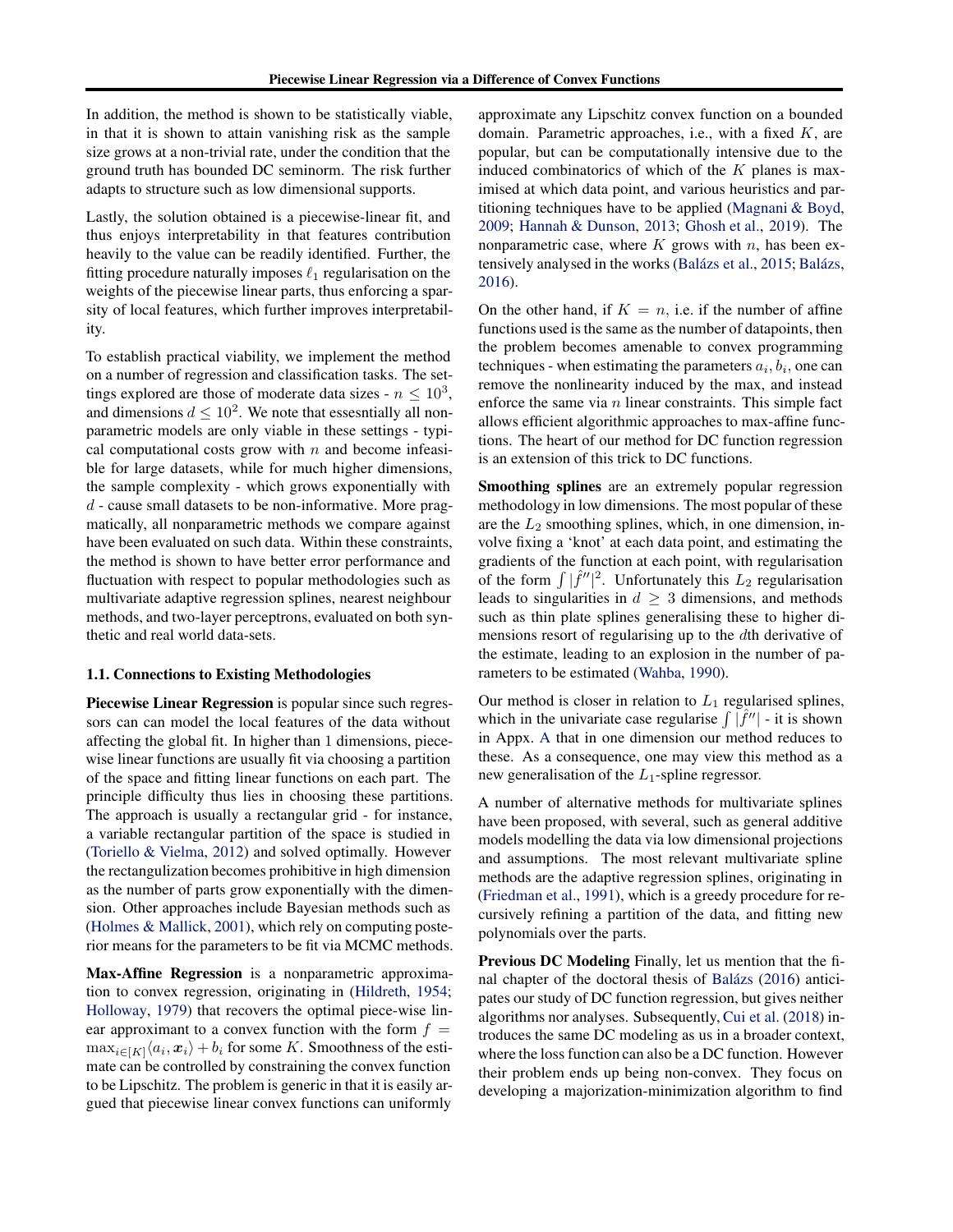<span id="page-2-0"></span>an approximate solution with desirable guarantees such as convergence to a directional stationary solution.

## 2. A brief introduction to DC functions

Difference of convex functions are functions which can be represented as difference of two continuous convex function over a domain  $\Omega \subset \mathbb{R}^d$ , i.e., the class

$$
\mathcal{DC}(\Omega) \triangleq \{f:\Omega \rightarrow \mathbb{R} \, | \exists \phi_1, \phi_2 \text{ convex, continuous s.t. } f = \phi_1 - \phi_2\}.
$$

Throughout the text we will set  $\Omega = \{x : ||x||_{\infty} \leq R\}.$ We will assume that the noise and the ground truth function are bounded so that  $|\varepsilon|$ ,  $\sup_{x \in \Omega} |f(x)| \leq M$ . As a consequence,  $|y| \le 2M$ .

One of the first characterizations of DC functions is due to [Hartman et al.](#page-9-0) [\(1959](#page-9-0)): a univariate function is a DC function if and only if its directional derivatives each has bounded total variation on all compact subsets of  $\Omega$ . For higher dimensions it is known that DC functions are a subclass of locally-Lipschitz functions and include  $C<sup>2</sup>$  functions. Therefore, any continuous function can be uniformly approximated by DC functions. For a recent review see Bačák & Borwein [\(2011](#page-9-0)).

In the following section we show that D.C functions can fit any sample data. Thus, to allow a bias-variance tradeoff, we regularise the selection of DC functions via the *DC seminorm*

$$
||f|| \triangleq \inf_{\phi_1, \phi_2} \sup_{\mathbf{x}} \sup_{\mathbf{v}_i \in \partial_* \phi_i(\mathbf{x})} ||\mathbf{v}_1||_1 + ||\mathbf{v}_2||_1
$$
  
s.t.  $\phi_1, \phi_2$  are convex,  $\phi_1 - \phi_2 = f$ ,

where  $\partial_* \phi_i$  denotes the set of subgradients of  $\phi_i$ . The above function is not a norm because every constant function satisfies  $||c|| = 0$ . Indeed, if we equate DC functions up to a constant, then the above seminorm turns into a norm. We leave a proof of the fact that the above is a seminorm to Appx. [B.1.](#page-12-0) Note that the DC seminorm offers strong control on the  $\ell_{\infty}$ -Lipschitz constant of the convex parts of at least one DC representation of the function (and in turn on the Lipschitz constant of the function).

We will principally be interested in DC functions with bounded DC seminorm, and thus define

$$
\mathcal{DC}_L \triangleq \{ f \in \mathcal{DC} : ||f|| \leq L \}.
$$

The bulk of this paper concentrates on *piecewise linear DC functions*. This is justified because piecewise linear functions are known to uniformly approximate bounded variation functions, and structural results [\(Kripfganz & Schulze](#page-9-0),

[1987;](#page-9-0) [Ovchinnikov,](#page-9-0) [2002\)](#page-9-0) showing that *every* piecewise linear function may be represented as difference of two convex piecewise linear functions - i.e., max-affine functions. Since the term is used very often, we will abbreviate "piecewise linear DC" as PLDC, and symbolically define

pl-
$$
\mathcal{DC} \triangleq \{f \in \mathcal{DC} : f \text{ is piecewise linear}\},
$$
  
pl- $\mathcal{DC}_L \triangleq \{f \in \mathcal{DC}_L : f \text{ is piecewise linear}\}.$ 

The following bound on the seminorm of PLDC functions is useful. The proof is obvious, and thus omitted.

**Proposition 1.** *Every*  $f \in pl$ - $DC$  *can be represented as a difference of two max-affine functions*

$$
f(\boldsymbol{x}) = \max_{k \in [K]} \langle \boldsymbol{a}_k, \boldsymbol{x}\rangle + c_k - \max_{k \in [K]} \langle \boldsymbol{b}_k, \boldsymbol{x}\rangle + c'_k
$$

*for some finite* K*. For such an f,*  $||f|| \leq \max_k ||a_k||_1 +$  $\max_k \|\boldsymbol{b}_k\|_1.$ 

#### 2.1. Expressive Power of Piecewise linear DC functions

We begin by arguing that PLDC functions can interpolate any finite data. The principle characterisation for DC functions is as follows:

**Proposition 2.** For any finite data  $\{(\boldsymbol{x}_i, y_i)\}_{i \in [n]}$ , there ex*ists a DC function*  $h : \mathbb{R}^d \to \mathbb{R}$ *, that takes values*  $h(x_i) =$  $y_i$  if and only if there exist  $a_i, b_i \in \mathbb{R}^d, z_i \in \mathbb{R}, i \in [n]$ *such that:*

$$
y_i - y_j + z_i - z_j \ge \langle \mathbf{a}_j, \mathbf{x}_i - \mathbf{x}_j \rangle, \quad i, j \in [n]
$$
  

$$
z_i - z_j \ge \langle \mathbf{b}_j, \mathbf{x}_i - \mathbf{x}_j \rangle, \quad i, j \in [n]
$$
 (1)

*Further, if there exists a DC function that interpolates a given data, then there exists a PLDC function that also interpolates the data.*

*Proof.* Assuming  $h = \phi_1 - \phi_2$  for convex functions  $\phi_1$  and  $\phi_2$ , take  $a_i$  and  $b_i$  to be sub-gradients of respectively  $\phi_1$ and  $\phi_2$  then (1) holds by convexity. Conversely, assuming (1) holds, define  $h$  as

$$
h(\boldsymbol{x}) = \max_{i \in [n]} \langle \boldsymbol{a}_i, \boldsymbol{x} - \boldsymbol{x}_i \rangle + y_i + z_i - \max_{i \in [n]} \langle \boldsymbol{b}_i, \boldsymbol{x} - \boldsymbol{x}_i \rangle + z_i
$$

 $h \in \mathcal{DC}$  since it is expressed as the difference of two maxaffine functions. Further, it holds that  $h(x_k) = y_k$  for any  $k \in [n]$ . Indeed, the first condition implies that for any  $i \neq k$ ,

$$
\langle \boldsymbol{a}_i, \boldsymbol{x}_k - \boldsymbol{x}_i \rangle + y_i + z_i \leq y_k + z_k,
$$

with equality when  $i = k$ . Thus, the first maximum simply takes the value  $y_k+z_k$  at the input  $x_k$ . Similarly, the second maximum takes the value  $z_k$  at this input, and thus  $h(x_k) =$  $(y_k + z_k) - z_k = y_k$ .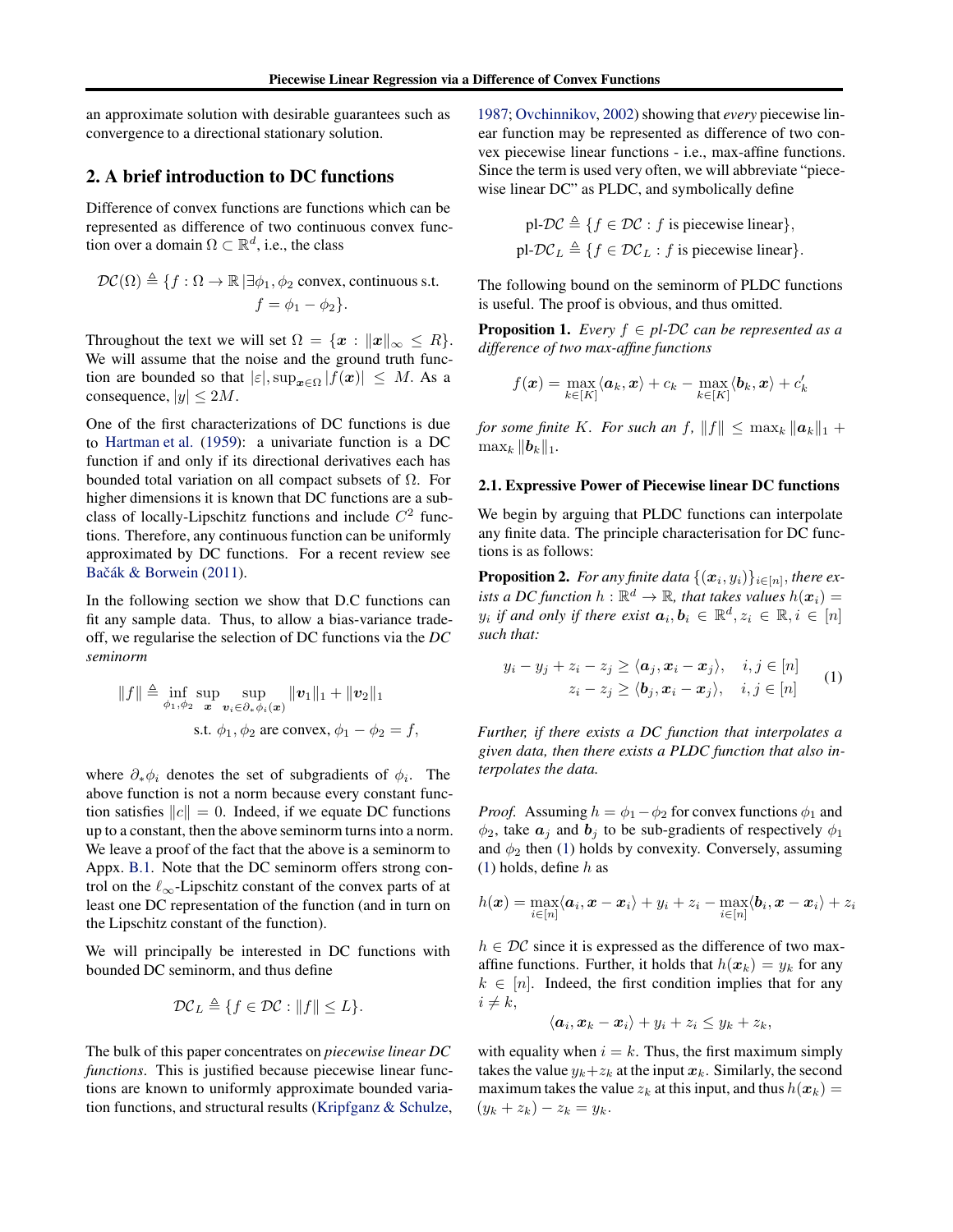<span id="page-3-0"></span>Notice that the interpolating function given in the above is actually piecewise-linear. Thus, if a DC function fits the given data, then extracting the vectos  $a_i, b_i$  and constants  $z_i$  as in the first part of the proof, and constructing the interpolant in the second part yields a PLDC function that fits the data. □

The principal utility of the conditions stated above is that we can utilise these to enforce the shape restriction of getting a DC estimate in an efficient way when performing empirical risk minimisation. Indeed, suppose we wish to fit a DC function to some data  $(x_i, y_i)$ . We may then introduce decision variables  $\hat{y}_i, z_i, \boldsymbol{a}_i, \boldsymbol{b}_i$ , where the  $\hat{y}_i$  represent the value of our fit at the various  $x_i$ , and then enforce the linear constraints of the above proposition (with  $y_i$  replaced by  $\hat{y}_i$ ) while minimising a loss of the form  $\sum (y_i - \hat{y}_i)^2$ . Since these constraints are linear, the resulting program is thus convex, and can be efficiently implemented. This observation forms the core of our algorithmic proposal in §3

The above characterisation relies on existence of vectors that may serve as subgradients for the two convex functions. This condition can be removed, as in the following.

**Proposition 3.** *Given any finite data*  $\{(\boldsymbol{x}_i, y_i)\}_{i \in [n]},$  *such that*  $y_i \neq y_j \implies x_i \neq x_j$ *, there exists a PLDC function which interpolates this data.*

*Proof.* The interpolating function is constructed by adding and subtracting a quadratic function to the data. Let

$$
C \triangleq \max_{i,j} \frac{|y_i - y_j|}{\|\mathbf{x}_i - \mathbf{x}_j\|_2^2}.
$$

Then the piecewise linear function

$$
h(\boldsymbol{x}) \triangleq \max_{i \in [n]} \langle C\boldsymbol{x}_i, \boldsymbol{x} - \boldsymbol{x}_i \rangle + \frac{1}{2}C \|\boldsymbol{x}_i\|^2 + \frac{1}{2}y_i
$$

$$
- \max_{i \in [n]} \langle C\boldsymbol{x}_i, \boldsymbol{x} - \boldsymbol{x}_i \rangle + \frac{1}{2}C \|\boldsymbol{x}_i\|^2 - \frac{1}{2}y_i \qquad (2)
$$

satisfies the requirements. Indeed, the function is DC, since it the difference of two max-affine funcitons. The argument proceeds similarly to the previous case - at any  $x_j$ , we have:

$$
\max_{i \in [n]} \langle C\boldsymbol{x}_i, \boldsymbol{x}_j - \boldsymbol{x}_i \rangle + \frac{1}{2}C ||\boldsymbol{x}_i||^2 + \frac{1}{2}y_i
$$
\n
$$
= \max_{i \in [n]} \frac{1}{2}C ||\boldsymbol{x}_j||^2 - \frac{C}{2} ||\boldsymbol{x}_i - \boldsymbol{x}_j||^2 + \frac{1}{2}y_i
$$
\n
$$
\leq \max_{i \in [n]} \frac{1}{2}C ||\boldsymbol{x}_j||^2 - \frac{|y_i - y_j|}{2} + \frac{1}{2}y_i
$$
\n
$$
\leq \frac{1}{2}C ||\boldsymbol{x}_j||^2 + \frac{1}{2}y_j.
$$

However the upper bound is reached by choosing  $i = j$ in the max operator. Similarly the value of the second

convex function at  $x_j$  is equal to  $\frac{1}{2}C||x_j||^2 - \frac{1}{2}y_j$  which together results in  $h(x_j) = y_j$ . Note that  $h(x)$  has the  $\ell_{\infty}$ -Lipschitz constant  $2C \max_{i,j} ||\mathbf{x}_i - \mathbf{x}_j||_1$ , and  $||h|| \le 2C \max_i ||\mathbf{x}_i||_1$ .  $2C \max_i ||\boldsymbol{x}_i||_1.$ 

Next, in order to contextualise the expressiveness of DC functions, we argue that the popular parametric class of ReLU neural networks can be represented by PLDC functions, and vice versa. This is also argued in [\(Cui et al.](#page-9-0), [2018\)](#page-9-0) for a 2 layer network.

Proposition 4. *A fully connected neural network* f*, with ReLU activations, and* D *layers with weight matrices*  $\boldsymbol{W}^1, \dots, \boldsymbol{W}^D$ , i.e,

$$
f(\mathbf{x}) = \sum_{j} w_j^{D+1} a_j^D
$$
  
\n
$$
a_i^{l+1} = \max(\sum_j w_{i,j}^{l+1} a_j^l, 0), \quad D > l \ge 1
$$
  
\n
$$
a_i^1 = \max(\sum_j w_{i,j}^1 x_j, 0),
$$

*is a PLDC function with the DC seminorm bounded as*

$$
||f|| \leq |\boldsymbol{w}^{D+1}|^T \Big(\prod_{l=1}^D |\boldsymbol{W}^l|\Big) \vec{\boldsymbol{1}},
$$

where  $|\cdot|$  is the entry-wise absolute value. The above is proved in Appx. [B.2](#page-13-0) via an induction over the layers using the relations

$$
\max(\max(a, 0) - \max(b, 0), 0) = \max(a, b, 0) - \max(b, 0)
$$
  

$$
\max(a, b) + \max(c, d) = \max(a + b, a + d, b + c, b + d).
$$

Proposition 5. *Every PLDC function with* K *hyper-planes can be represented by a ReLU net with*  $2\lceil \log_2 K \rceil$  *layers and maximum width of* 8K*.*

The proof is constructed in Appx. [B.2](#page-13-0) using the relations

$$
\max(a, b, c, d) = \max(\max(a, b), \max(c, d))
$$
  

$$
\max(a, b) = \max(a - b, 0) + \max(b, 0) - \max(-b, 0).
$$

## 3. Algorithms

We begin by motivating the algorithmic approach we take. This is followed by separate section developing key portions of the algorithm.

Suppose we observe a data-set  $S_n = \{(\boldsymbol{x}_i, y_i)\}_{i \in [n]}$  generated iid from some distribution  $X \times Y$  and a convex loss function  $\ell : \mathbb{R} \times \mathbb{R} \to \mathbb{R}_+$  bounded by c. The goal is to minimize the expected risk

$$
\min_{f \in \mathcal{DC}} \mathbb{E}[(f(\boldsymbol{x}) - y)^2]
$$
 (3)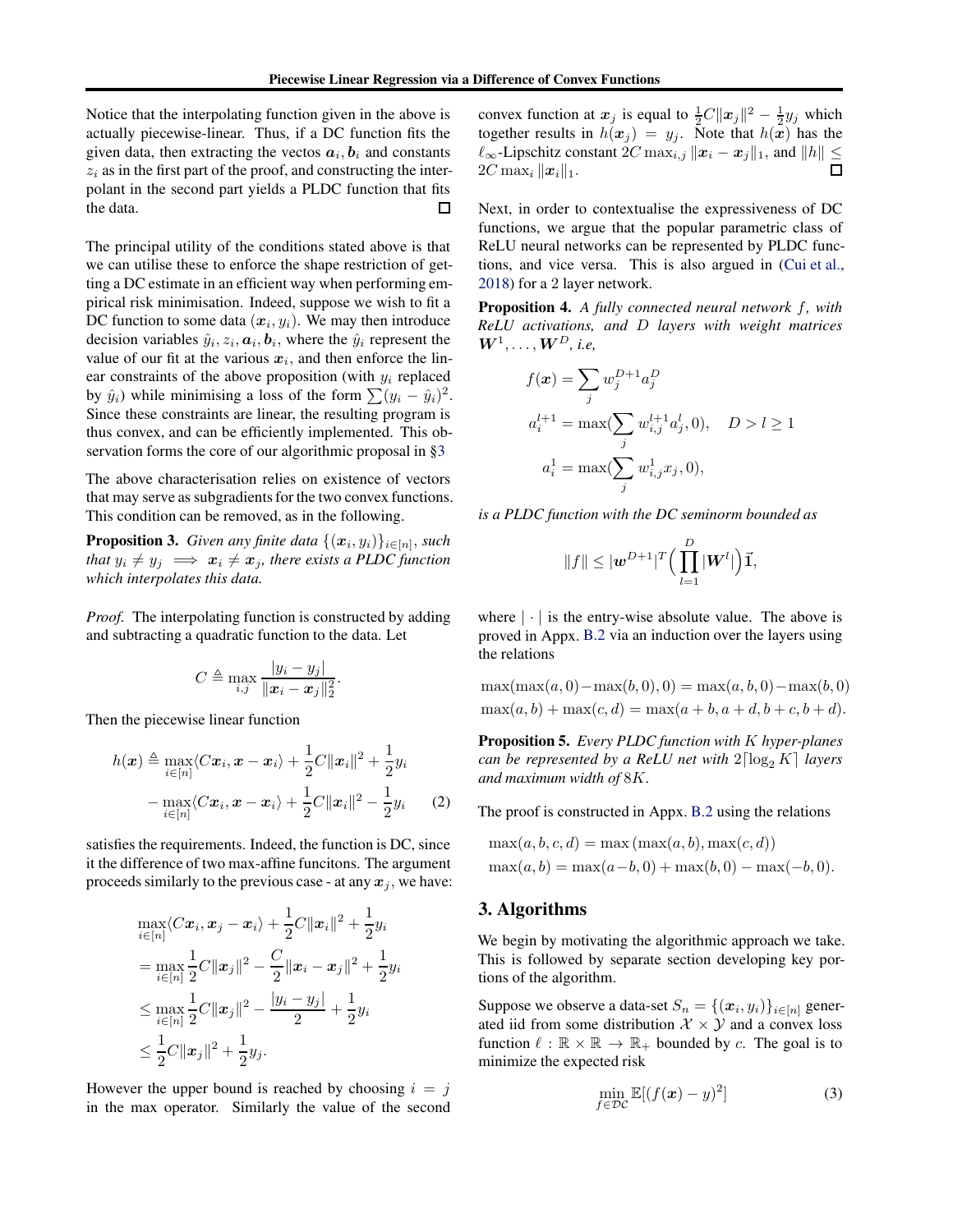<span id="page-4-0"></span>by choosing an appropriate function  $f$  from the class of  $DC$  functions. Note instead of the squared error, the above could be generalised to any bounded, Lipschitz losses  $\ell(f(\mathbf{x}), y)$ . Note also that the squared loss is bounded in our setting because of our assumption that both the ground truth and noise are bounded.

There are two basic problems with the above - the distribution is unknown, so the objective above cannot be evaluated, and that the class of DC functions is far too rich, and so the problem is strongly underdetermined. In addition, directly optimising over all DC functions is an intractable problem.

To begin with, we reduce the problem by instead finding the values that a best fit DC function must take at the datapoint  $x_i$ , and then fitting a PLDC functions with convex parts that are max-affine over precisely  $n$  linear functionals on this. This has the significant advantage of reducing the optimisation problem to a set of convex constraints. Quantitatively, this step is justified in [§4,](#page-5-0) which argues that the error induced by this approximation via PLDC functions is dominated by the intrinsic risk of the problem.

To handle the lack of knowledge of the distribution, we resort to uniform generalisations bounds in the literature. Our approach to relies on the following result, which mildly generalises the bounds of [Bartlett & Mendelson](#page-9-0) [\(2002\)](#page-9-0), and uniformly controls the generalisation error of an empirical estimate of the expectation (specialised to our context):

**Theorem 1.** Let  $\{(\boldsymbol{x}_i, y_i)\}_{i \in [n]},$  be i.i.d. data, with n as*sumed to be even. Let the* empirical maximum discrepancy *of the class* DCL*, be defined as,*

$$
\hat{D}_n(\mathcal{DC}_L) \triangleq \sup_{f \in \mathcal{DC}_L} \frac{2}{n} \left( \sum_{i=1}^{n/2} f(\boldsymbol{x}_i) - \sum_{i=n/2+1}^{n} f(\boldsymbol{x}_i) \right).
$$

With probability  $\geq 1 - \delta$  over the data, it holds holds uni*formly over* all  $f \in \mathcal{DC} \cap \{|f| \leq M\}$  *that* 

$$
\begin{aligned}\n&\left|\mathbb{E}[(f(\boldsymbol{x})-y)^2] - \frac{1}{n} \sum_{i=1}^n (f(\boldsymbol{x}_i) - y_i)^2\right| \\
&\leq 12M \hat{D}_n (\mathcal{DC}_{2||f||+2}) \\
&\quad + 45M^2 \sqrt{\frac{C \max(2, \log_2 ||f||) + \ln(1/\delta))}{n}},\n\end{aligned} \tag{4}
$$

*where* C *is a constant independent of* f, M, R*.*

The above statement essentially arises from a doubling trick over a Rademacher complexity based bound for a fixed  $||f||$ . The broad idea is that since  $D\mathcal{C}_L$  ⊂  $D\mathcal{C}_{L'}$  for  $L \leq L'$ , we can separately develop Rademacher complexity based bounds over L of the form  $2<sup>j</sup>$ , each having the more stringent high-probability requirement  $\delta_j = \delta 2^{-j}$ . A

union bound over these then extends these bounds to all of  $DC = \bigcup_{j \geq 1} DC_{2^j}$ , and for a particular f, the bound for  $j = \lceil \log_2 \Vert f \Vert \rceil$  can be used. See [§C](#page-15-0) for details.

Optimising the empirical upper bound on  $\mathbb{E}[(f(X) - Y)^2]$ implied by the above directly leads to a structural risk minimization over the choice of L. The crucial ingredient in the practicality of this is that for DC functions,  $\hat{D}_n(\mathcal{DC}_L) =$  $\widehat{L} \widehat{D}_n(\mathcal{DC}_1)$ , and further,  $\widehat{D}_n(\mathcal{DC}_1)$  can be computed via linear programming. Thus, the term  $\hat{D}_n$  above serves as a natural, efficiently computable penalty function, and acts exactly as a regularisation on the DC seminorm.

### 3.1. Computing empirical maximum discrepancy.

Throughout this and the following sections, we use  $\hat{y}_i$  to denote  $\hat{f}(\boldsymbol{x}_i)$ , where  $\hat{f}$  is the estimated function.

The principle construction relies on the characterisation of Proposition [2.](#page-2-0)

**Theorem 2.** *Given data*  $\{(x_i, y_i)\}\$ *, the following convex program computes*  $\hat{D}_n(\mathcal{DC}_L)$ 

$$
\max_{\hat{y}_i, z_i, \mathbf{a}_i, \mathbf{b}_i} \frac{2}{n} \left( \sum_{i=1}^{n/2} \hat{y}_i - \sum_{i=n/2+1}^{n} \hat{y}_i \right) \tag{5}
$$

$$
\int \hat{y}_i - \hat{y}_j + z_i - z_j \ge \langle \mathbf{a}_j, \mathbf{x}_i - \mathbf{x}_j \rangle \quad i, j \in [n] \quad (i)
$$

s.t. 
$$
\begin{cases} z_i - z_j \ge \langle b_j, x_i - x_j \rangle & i, j \in [n] \\ ||a_i||_1 + ||b_i||_1 \le L & i \in [n] \end{cases}
$$
 (ii)

*Further,*  $\hat{D}_n(\mathcal{DC}_L) = L\hat{D}_n(\mathcal{DC}_1)$ *.* 

*Proof.* By Proposition [2,](#page-2-0) conditions (i) and (ii) are necessary and sufficient for the existence of a DC function that takes the values  $\hat{y}_i$  at  $x_i$ . Thus, these first two conditions allow exploration over all values a DC function can take. Further, by the second part of Proposition [2](#page-2-0) if a DC function interpolates this data, then so does a PLDC function, with  $a_i$  and  $b_i$  serving as the gradients of the max-affine parts of the function. Thus, by Proposition [1,](#page-2-0) the condition (iii) is necessary and sufficient for the DC function implied by the first to conditions to have seminorm bounded by L. It follows that the conditions allow exploration of all values a  $DC_L$  function may take at the given  $\{x_i\}$ , at which point the claim follows.

Now, notice that if we multiply each of the decision variables in the above program by  $L$ , the value of the program is multiplied by a factor of  $L$ , while the constraints  $(i)$ ,  $(ii)$ remain unchanged. On the other hand, the constraint (iii) is modified to  $||a_i|| + ||b_i|| \leq 1$ . Thus, the resulting program is L times the program computing  $\hat{D}_n(\mathcal{DC}_1)$ , ergo  $\hat{D}_n(\mathcal{DC}_L) = L\hat{D}_n(\mathcal{DC}_1).$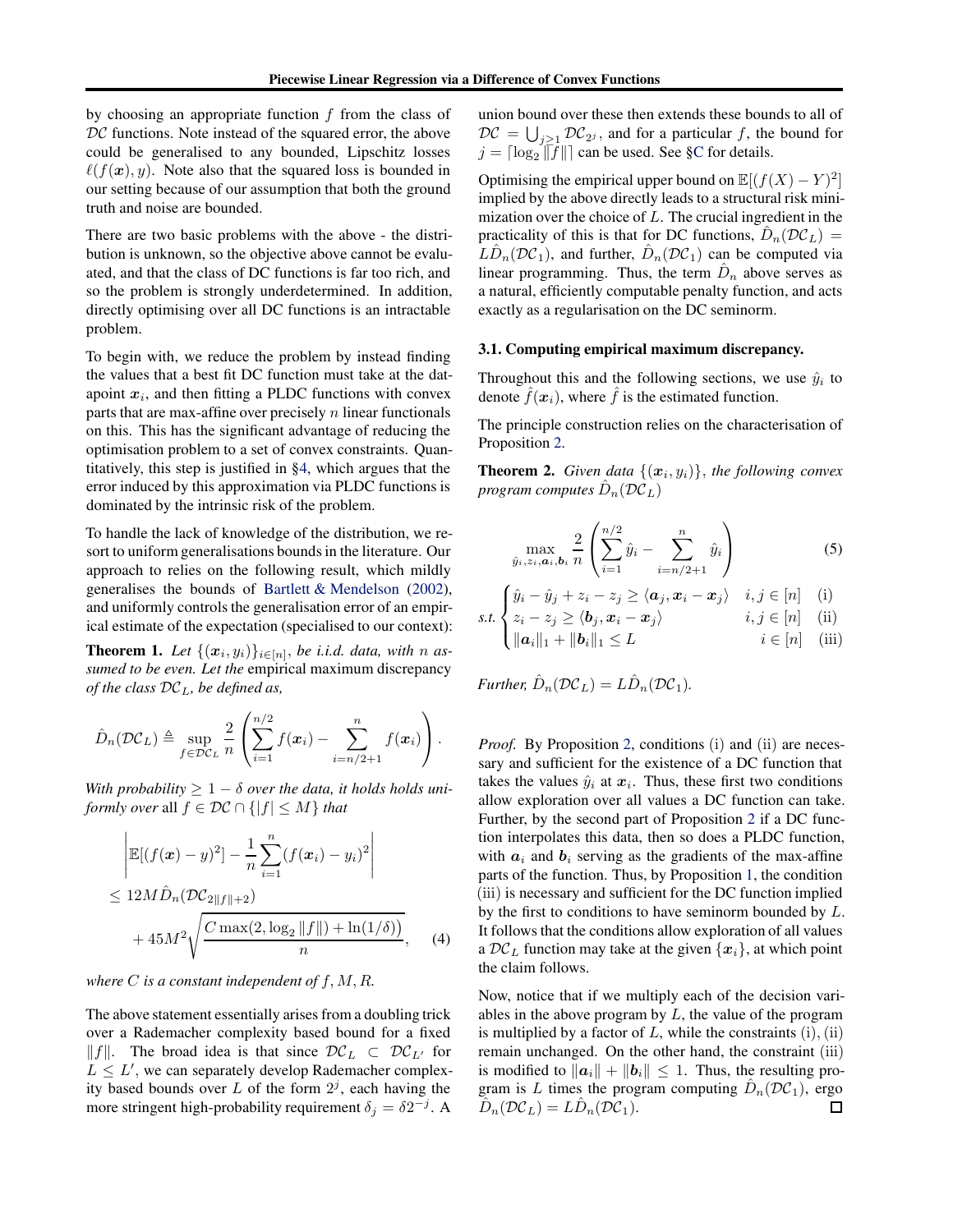#### <span id="page-5-0"></span>3.2. Structural Risk Minimisation

To perform the SRM, we again utilize the structural result of Proposition 1 to determine the values that the optimal estimate takes at each of the  $x_i$ . The choice of the values is penalised by the seminorm as  $\lambda L$ , where  $\lambda = 24M \hat{D}_n(DC_1)$ , which may be computed using the program [\(5\)](#page-4-0). Note that the logarithmic term in the generalisation bound [\(4\)](#page-4-0) is typically small, and is thus omitted in the following. This also has the benefit of rendering the objective function convex, as it avoids the  $\log L$ term that would instead enter. If desired, an convex upper bound may be obtained for the same, for instance by noting that  $\sqrt{\max(1, \log_2 ||f||)} \leq 1 + ||f||$ . This has the effect of bumping up the value of  $\lambda$  required by  $O(M^2/\sqrt{n})$ . However, theoretically this term is strongly dominated by the  $\hat{D}_n$  (see §4), while practically even the value  $\lambda = \hat{D}_n(\mathcal{DC}_1)$  tends to produce overly smoothened solutions (see [§5\)](#page-7-0).

With the appropriate choice of  $\lambda$ , this yields the following convex optimisation problem,

$$
\min_{\hat{y}_i, z_i, \mathbf{a}_i, \mathbf{b}_i, L} \sum_{i=1}^n (\hat{y}_i - y_i)^2 + \lambda L \tag{6}
$$

$$
\text{s.t.} \begin{cases} \hat{y}_i - \hat{y}_j + z_i - z_j \ge \langle \boldsymbol{a}_j, \boldsymbol{x}_i - \boldsymbol{x}_j \rangle & i, j \in [n] \\ z_i - z_j \ge \langle \boldsymbol{b}_j, \boldsymbol{x}_i - \boldsymbol{x}_j \rangle & i, j \in [n] \\ \| \boldsymbol{a}_i \|_1 + \| \boldsymbol{b}_i \|_1 \le L & i \in [n] \end{cases}
$$

Once again, in the above constraints, the first two are necessary and sufficient to ensure that a DC function taking the values  $\hat{y}_i$  at  $x_i$  exists, with the vectors  $a_i, b_i$  serving as witnesses for the subgradients of the convex parts of such a function at the  $x_i$ , and the third constraint enforces that the function has seminorm at most L. Notice that the third condition effectively imposes  $\ell_1$ -regularisation on the weight vectors  $a_i, b_i$ . This causes these weights to be sparse.

Finally, we may use the witnessing values  $\hat{y}_i, z_i$  and  $a_i, b_i$ , to construct, in the manner of Proposition [2,](#page-2-0) the following PLDC function, which interpolates the values  $\hat{y}_i$  to the entirety of the domain. Notice that since this function has the same loss as any DC function that satisfies  $f(x_i) = y_i$ , this construction enjoys risk bounds constructed above.

$$
\hat{f}(\boldsymbol{x}) \triangleq \max_{i \in [n]} \langle \boldsymbol{a}_i, \boldsymbol{x} - \boldsymbol{x}_i \rangle + \hat{y}_i + z_i
$$
\n
$$
- \max_{i \in [n]} \langle \boldsymbol{b}_i, \boldsymbol{x} - \boldsymbol{x}_i \rangle + z_i
$$
\n(7)

#### 3.3. Computational Complexity

Training First, we note that we may replace the constraints on the 1-norms of the vectors  $a_i, b_i$  in the above by linear constraints via the standard trick of writing the positive and negative parts of each of their components separately. Overall, this renders the program [\(5\)](#page-4-0) as a linear programming problem over  $2n(2d+1)$  variables, and with  $n^2$  non-trivial constraints. Note that in our setting, one typically requires that  $n \geq d$  - that one has more samples than dimensions. Via interior point methods, this problem may be solved in  $O(n^5)$  time.

For the least squares loss  $\ell(y, \hat{y}) = (y - \hat{y})^2$ , the second program (6) is a convex quadratic program when the 1-norm constraints are rewritten as above. The decision variables are the same as the first problem, with the addition of the single  $L$  variable, and the constraints remain identical. Again, via interior point methods, these programs can be solved in  $O(d^2n^5)$  time (see Ch. 11 of [Boyd & Vandenberghe](#page-9-0) [\(2004\)](#page-9-0)). The latter term dominates this complexity analysis. We note that in practice, these problems can be solved significantly faster than the above bounds suggest.

Speeding up training via a GPU implementation an iterative solver for a modified version of the SRM in program (6) is given in Algorithm [\(1\)](#page-17-0) in the Appx [E](#page-17-0) via the ADMM method [\(Boyd et al.,](#page-9-0) [2011\)](#page-9-0). Each iteration of this algorithm can be distributed to  $O(n^2 + nd)$  parallel processors. A python implementation is given in our GitHub repository [2](#page-7-0) which is compatible with GPU's. We note that a similar algorithm for that of Lipschitz convex regression is provided in (Balázs, [2016;](#page-9-0) [Mazumder et al.,](#page-9-0) [2019\)](#page-9-0) however not all the ADMM blocks are solved in closed form and require additional optimization in each iteration.

Prediction By appending a 1 to the input, and the constants  $y_i + z_i - \langle a_i, x_i \rangle$  and  $z_i - \langle b_i, x_i \rangle$  to  $a_i$  and  $b_i$ , we can reduce the inference time problem to solving two maximum inner product search problems over *n* vectors in  $\mathbb{R}^{d+1}$ . This is a well developed and fast primitive, e.g. [Shrivastava & Li](#page-10-0) [\(2014\)](#page-10-0) provide a locality sensitive hashing based scheme that solves the problem in time that is sublinear in  $n$ .

## 4. Analysis

We note that this analysis makes extensive use of the work of Balázs et al. [\(2015\)](#page-9-0); Balázs [\(2016](#page-9-0)) on convex and maxaffine regression, with emphasis on the latter thesis, which contains certain refinements of the former paper.

In this section, we assume that the true model  $y = f(x)+\varepsilon_i$ holds for a  $f$  that is a DC function, and that we have explicit knowledge that  $||f|| \leq L$ . Also recall our assumption that the distribution is supported on a set that is contained in the  $\ell_{\infty}$  ball of radius R. We begin with a few preliminaries

A lower bound on risk The minimax risk of estimation under the squared loss is  $\Omega(n^{-2/d+2})$ . This follows by setting  $p = 1$  (i.e., Lipschitzness) in Theorem 3.2 of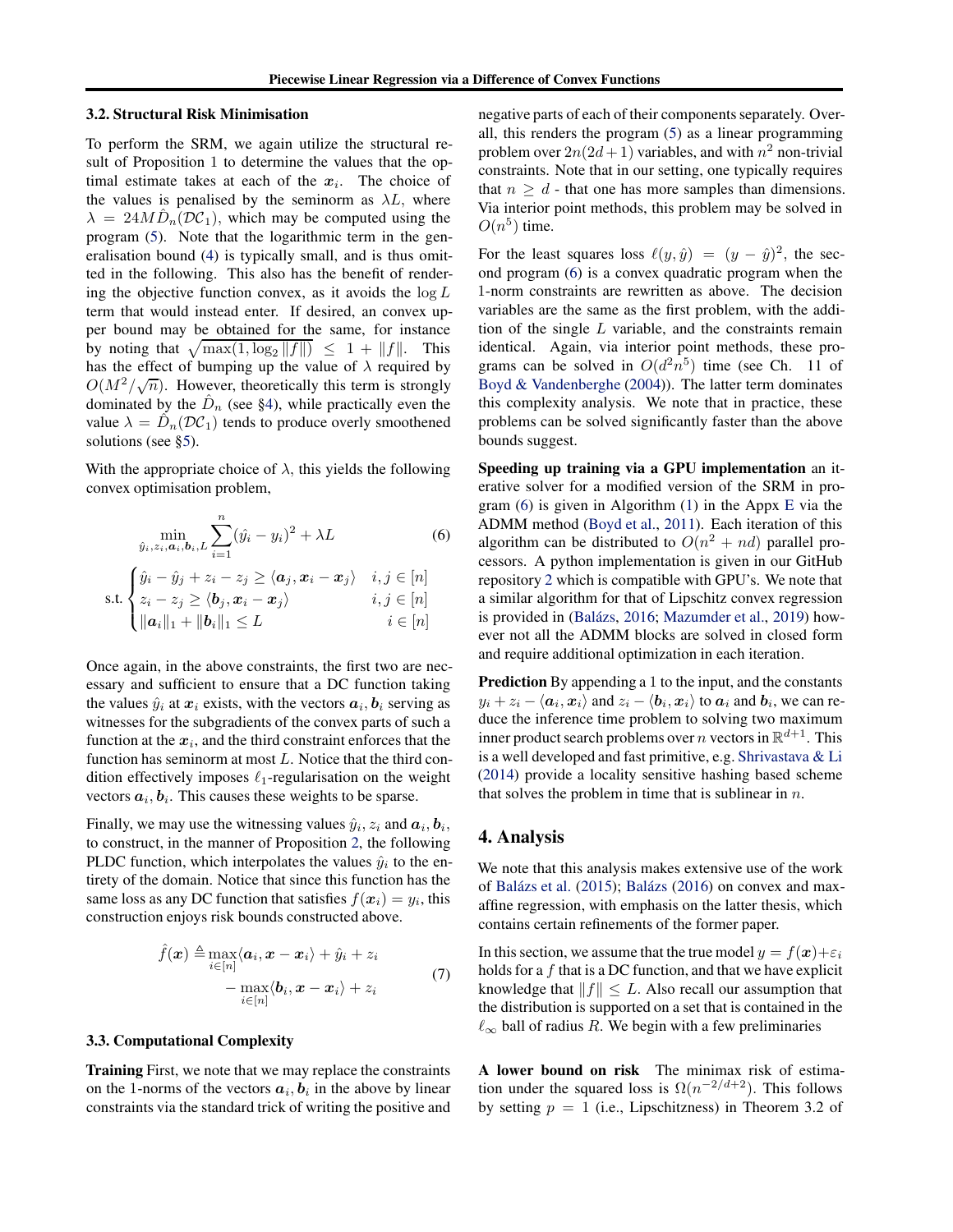<span id="page-6-0"></span>(Györfi et al.,  $2006$ ), which can be done since the standard constructions of obstructions to estimators used in showing such lower bounds all have regularly varying derivatives, and thus finite DC seminorms.

PLDC solutions are not lossy Lemma 5.2 of (Balázs, [2016\)](#page-9-0) argues that for every convex L-Lipschitz functions  $\phi$  with Lipschitz constant<sup>1</sup>,  $\sup_x \|\nabla_* \phi\|_1$  bounded by L, there exists a Lipschitz max-affine function  $\phi_{\rm PL}$  with maximum over *n* pieces such that  $\|\phi - \phi_{\text{PL}}\| \leq 36LRn^{-2/d}$ . Recall that PLDC functions can be represented as differences of max-affine functions, and DC functions as differences of convex functions. Since the DC seminorm controls the 1-norm of the subgradients, which dominates the 2-norm, it follows that for every  $\mathcal{DC}_L$  function f, there exists a pl- $DC_{2L}$  function  $f_{\rm PL}$  with  $||f - f_{\rm PL}||_{\infty} = O(n^{-2/d}).$ Note that the resulting excess risk in the squared error due to using PLDC functions can thus be bounded as  $O(n^{-4/d})$ , which is  $o(n^{-2/d+2})$ , i.e., it is dominated by minimax risk.

#### 4.1. Statistical risk

The bound [\(4\)](#page-4-0) provides a instance specific control on the generalisation error of an estimate via the empirical maximum discrepancy  $\hat{D}_n$ . This section is devoted to providing generic bounds on the same under the assumption of i.i.d. sampled data. We adapt the analysis of (Balázs, [2016\)](#page-9-0) for convex regression in order to do so. The principal result is as follows.

Theorem 3. *For distributions supported on a compact domain*  $\Omega \subset \{\Vert \mathbf{x} \Vert_{\infty} \leq R\}$ , *with*  $n \geq d$ , *it holds that* 

$$
\hat{D}_n(\mathcal{DC}_L) \le 60LR \left(\frac{d}{n}\right)^{2/d+4} \left(1 + 2\frac{\log(n/d)}{d+4}\right)
$$

.

*Further, if the ground truth*  $f \in \mathcal{DC}_L$ *, then with probability at least*  $1 - \delta$  *over the data, the estimator*  $\hat{f}$  *of* [\(7\)](#page-5-0) *satisfies* 

$$
\mathbb{E}[|Y - \hat{f}(\boldsymbol{x})|^2] \leq \mathbb{E}[|Y - f(\boldsymbol{x})|^2] + O((n/d)^{-2/d+4} \log(n/d)) + O(\sqrt{\log(1/\delta)/n}).
$$

*Proof.* Assume  $f \in \mathcal{DC}_L$ . Note that for any convex representation  $f = \psi_1 - \psi_2$ , we may instead construct a representation  $f = \phi_1 - \phi_2 + c$  for a constant c so that the resulting convex function  $\phi_1$  and  $\phi_2$  are uniformly bounded on the domain - indeed, this may be done by setting  $c = f(0)$ , and  $\phi_k = \psi_k - \psi_k(0)$ . The  $\phi$ s retain the bound on their Lipschitz constants, and thus are uniformly bounded by  $LR$  over the domain. Thus, we may represent the class of  $DC_L$  functions as the sum of a constant, and a  $DC_L$ 

function whose convex parts are bounded. Call the latter class  $DC_{L,0}$ . Importantly, since the constants are cancelled in the computation of empirical maximum discrepancy, we can observe that  $\hat{D}_n(\mathcal{DC}_L) = \hat{D}_n(\mathcal{DC}_{L,0}).$ 

The principle advantage of the above exercise is that the empirical discrepancy for DC functions with bounded convex parts can be controlled via the metric entropy of bounded Lipschitz convex functions, which have been extensively analysed by Balázs [\(2016](#page-9-0)). This is summarised in the following pair of lemmata. The first argues that the discrepancy of  $DC_{L,0}$  functions is controlled by that of bounded Lipschitz convex functions.

**Lemma 1.** Let  $C_{L,LR}$  be the set of convex functions that *are* L-Lipschitz and bounded by LR. Then  $\hat{D}_n(\mathcal{DC}_{L,0}) \leq$  $2\hat{D}_n(\mathcal{C}_{L,LR}).$ 

The proof of the above is left to Appx C. The second lemma, due to Dudley, is a generic method to allow control on the discrepancy. We state this for  $C_{L,LR}$ 

**Lemma 2.** *Let*  $\mathcal{H}_{\infty}(\mathcal{C}_{L,LR}, \epsilon)$  *be the metric entropy of the class*  $\mathcal{C}_{L,LR}$  *under the sup-metric*  $d(f,g) = ||f - g||_{\infty}$ *. Then the empirical maximum discrepancy is bounded as*

$$
\hat{D}_n(\mathcal{C}_{L,LR}) \le \inf_{\epsilon > 0} \left( \epsilon + LR\sqrt{2\frac{\mathcal{H}_{\infty}(\mathcal{C}_{L,LR}, \epsilon)}{n}} \right)
$$

.

Finally, we invoke the control on metric entropy of bounded Lipschitz convex functions provided by (Balázs et al., [2015;](#page-9-0) Balázs, [2016\)](#page-9-0)

Theorem (Balázs et al., [2015;](#page-9-0) Balázs, [2016\)](#page-9-0). *For*  $\epsilon \in$  $(0, 60LR],$ 

$$
\mathcal{H}_{\infty}(\mathcal{C}_{L,LR}, \epsilon) \leq 3d \left(\frac{40LR}{\epsilon}\right)^{d/2} \log \left(\frac{60LR}{\epsilon}\right).
$$

Using the above in the bound of Lemma 2, and choosing  $\epsilon = (60LR)(d/n)^{2/d+4}$  yields the claim.

Control on the excess risk of the estimator follows readily. For any  $\lambda \geq 24M \hat{D}_n(\mathcal{DC}_1)$ , we have have, with high probability,

$$
\mathbb{E}[(\hat{f} - Y)^2]
$$
\n
$$
\leq \mathbb{E}[(\hat{f} - Y)^2] + \lambda \|\hat{f}\| + 2\lambda + O(1/\sqrt{n})
$$
\n
$$
\leq \mathbb{E}[(f - Y)^2] + \lambda \|f\| + 2\lambda + O(1/\sqrt{n})
$$
\n
$$
\leq \mathbb{E}[(f - Y)^2] + 2\lambda \|f\| + 2\lambda + O(1/\sqrt{n}),
$$
\n
$$
\leq \mathbb{E}[(f - Y)^2] + 2\lambda(L + 1) + O(1/\sqrt{n})
$$

where the first and last inequalities utilise [\(4\)](#page-4-0), while the second inequality is because  $\hat{f}$  is the SRM solution. The claim follows on incorporating the bound on  $\hat{D}_n$  developed above, and since we choose  $\lambda$  proportional to the same.  $\Box$ 

 $1<sup>1</sup>Balázs$  [\(2016](#page-9-0)) presents an argument with the 2-norm of subgradients bounded, but this can be easily modified to the case of bounded 1-norm under bounds on  $||x||_{\infty}$ .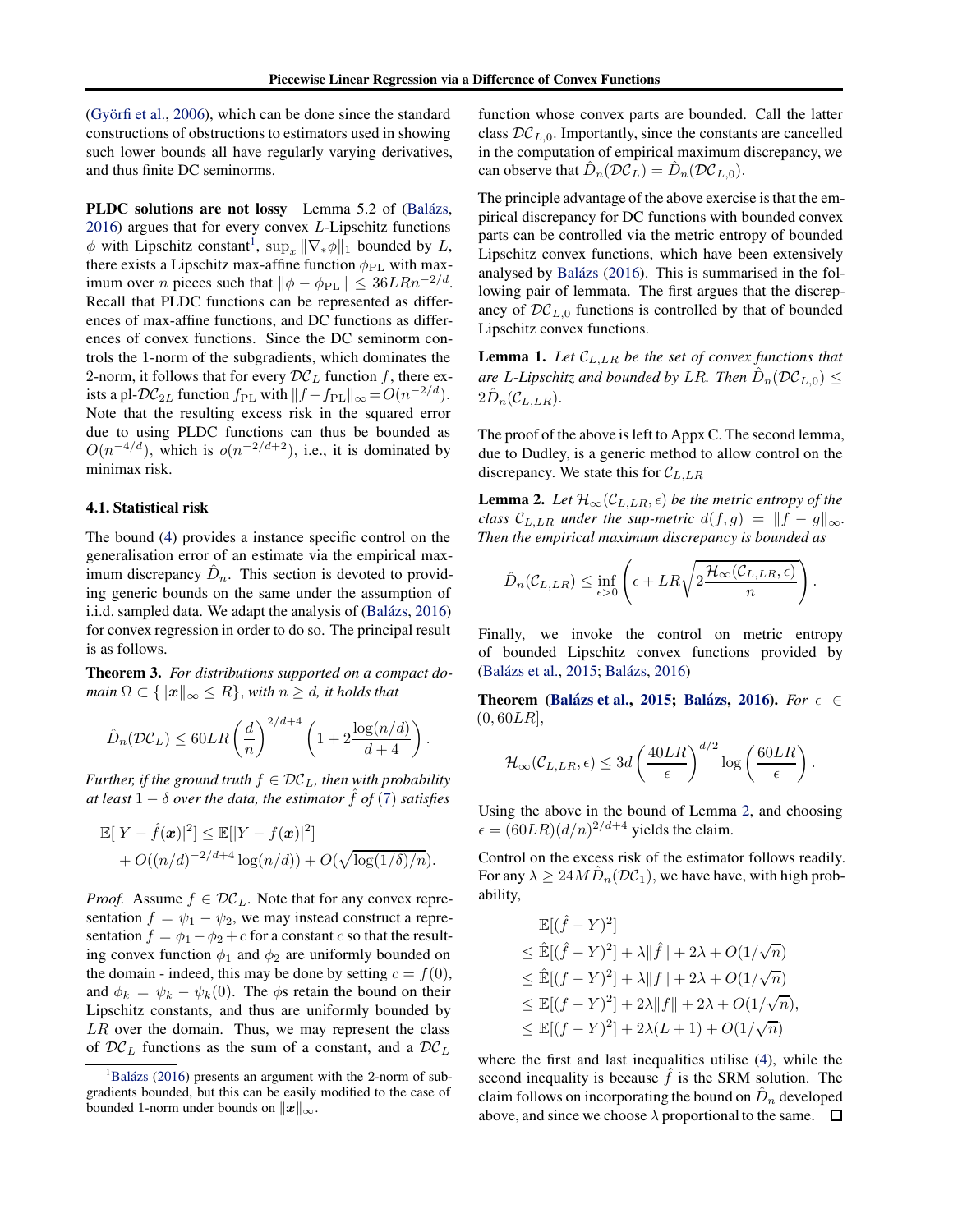<span id="page-7-0"></span>On adaptivity Notice that the argument for showing the excess risk bound proceeds by controlling  $\hat{D}_n$ . This allows the argument to adapt to the dimensionality of the data. Indeed, if the true law is supported on some low dimensional manifold, then the empirical discrepancy, which only depends on the observed data, grows only with this lower dimension. More formally, due to the empirical discrepancy being an empirical object, we can replace the metric entropy control over DC functions in  $\mathbb{R}^d$  by metric entropy of DC functions supported on the manifold in which the data lies, which in turn grows only with the (doubling) dimension of this manifold.

On suboptimality Comparing to the lower bound, we find that the above rate is close to being minimax, although the (multiplicative) gap is about  $n^{4/d^2}$  and diverges polynomially with  $n$ . In analogy with the observations of Balázs [\(2016\)](#page-9-0) for max-affine regression, we suspect that this statistical suboptimality can be ameliorated by restricting the PLDC estimate to have some (precisely chosen)  $K_n < n$ hyperplanes instead of the full  $n$ . However, as discussed in [§1.1,](#page-1-0) such restrictions lead to increase in the computational costs of training, and thus, we do not pursue them here.

## 5. Experiments

In this section we apply our method to both synthetic and real datasets for regression and multi-class classification. The datasets were chosen to fit in the regime of  $n \leq 10^3, d \leq 10^2$  as described in the introduction. All results are averaged over 100 runs and are reported with the 95% confidence interval.

For the DC function fitting procedure, we note that that the theoretical value for the regularization weight tends to oversmooth the estimators. This behaviour is expected since the bound [\(4\)](#page-4-0) is designed for the worst case. For all the subsequent experiments we make two modifications - since none of the values in the datasets observed are very large, we simply set  $12M = 1$ , and further, we choose the weight, i.e.  $\lambda$  in [\(6\)](#page-5-0), by cross validation over the set  $2^{-j}\hat{D}_n(\mathcal{DC}_1)$ for  $j \in [-8:1]$ . Fig. 1 presents both these estimates in a simple setting where one can visually observe the improved fit. Note that this tuning is still minimal - the empirical discrepancy of  $\mathcal{DC}_1$  fixes a rough upper bound on the  $\lambda$ necessary, and we explore only a few different scales.

For the **regression task** we use the  $L_1$  empirical loss in our algorithm, instead of  $L_2$ . That is, the objective in [\(6\)](#page-5-0) is replaced by  $\sum |y_i - \hat{y}_i|$ . This change allows us to implement the fitting program as a linear programming problem and significantly speeds up computation. However, in the following we will only report the  $L_2$  error of the solutions obtained thi way. We compare our method to a multi-layer perceptron (neural network) with variable number of hid-



Figure 1. *Top* A two dimensional function along with the sampled points used for estimating the function; *Bottom* learned DC function via L1 regression using only  $\lambda = 2\hat{D}_n$  *(left)*; using cross validation over λ *(right)*.

den layers chosen from 1 : 10 by 5-fold cross validation, Multivariate Adaptive Regression Splines (MARS) and Knearest neighbour( $K$ -NN) where Best value of  $K$  was chosen by 5-fold cross validation from 1 : 10.

For the multi-class classification task we adopt the multiclass hinge loss to train our model, i.e. the loss

$$
\sum_{i}\sum_{j\neq y_i}^m \max(f_j(\boldsymbol{x}_i)-f_{y_i}(\boldsymbol{x}_i)+1,0),
$$

where m is the number of classes and  $f_j$ 's are DC functions. We compare with the same MLP as above but trained with the cross entropy Loss, KNN and a one versus all SVM.

In both cases, we have used MATLAB Statistics and Machine learning Library for their implementation of MLP, KNN and SVM. For MARS we used the open source implementation in ARESLab toolbox implemented in MATLAB. Our code along with the other algorithms is available in our GitHub repository<sup>2</sup>

In each of the following tasks, we observe that our method performs competitively to all considered alternatives in almost every dataset, and often outperforms them, across the variation in dimensionality and dataset sizes.

.

<sup>2</sup> <https://github.com/Siahkamari/Piecewise-linear-regression>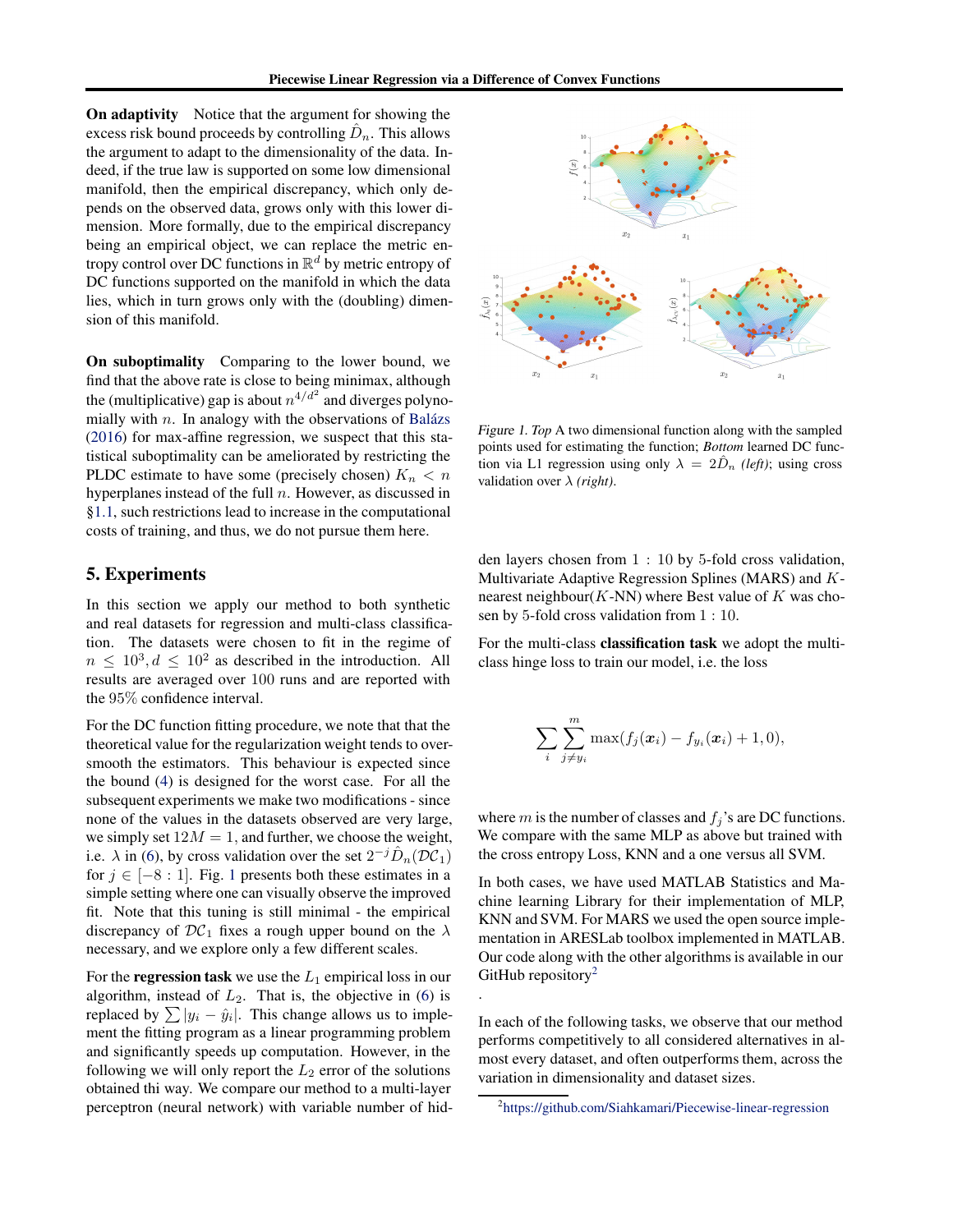Regression on Synthetic Data We generated data from the function,

$$
y = f(\mathbf{x}) + \varepsilon
$$
  

$$
f(\mathbf{x}) = \sin\left(\frac{\pi}{\sqrt{d}} \sum_{j=1}^{d} x_j\right) + \left(\frac{1}{\sqrt{d}} \sum_{j=1}^{d} x_j\right)^2,
$$

where the x is sampled from a standard Gaussian, while  $\varepsilon$ is a centred Gaussian noise with standard deviation of 0.25.

We generate 50 points for training. For testing we estimate the Mean Squared Error based on a test set of 5000 points without the added noise. We normalize the MSE by variance of the values of test data and multiply by 100. Results are presented in Fig. 2. Observe that our algorithm consistently outperforms the competing methods, especially as we increase the dimension of the data. Furthermore our algorithm has lower error variance across the runs.



Figure 2. Mean Squared Error in a regression task vs dimension of the data in the synthetic experiements. Note that both the value and the size of the error bars are consistently better than the competing methods

Regression on Real Data We apply the stated methods to various moderately sized regression datasets that are available in the MATLAB statistical machine learning library. The results are presented in Fig. 3.

In the plot, the datasets are arranged so that the dimension increases from left to right. We observe that we do comparably to the other methods for some datasets and outperform in others. See Appx. D for a description of each of the datasets studied.

Multi-class classification We used popular UCI classification datasets for testing our classification algorithm. We repeated the experiments 100 times We present the mean and 95% C.I.s on a 2-fold random cross validation set, in



Figure 3. Normalized Mean Squared Error in regression tasks. Fig. 4. We observe to perform comparably to other algorithms on some datasets and outperform in others.



Figure 4. Miss-Classification on UCI data sets.

## 6. Discussion

The paper proposes an algorithm to learn piecewise linear functions using difference of max-affine functions. Our model results in linear or convex programs which can be solved efficiently even in high dimensions. We have shown several theoretical results on expressivity of our model, as well as its statistical properties, including good risk decay and adaptivity to low dimensional structure, and have demonstrated practicality of our resulting model under regression and classification tasks.

Wider context Non-parametric methods are most often utilised in settings with limited data in moderate dimensions. Within this context, along with strong accuracy, it is often desired that the method is fast, and is interpretable, especially in relatively large dimensions.

In settings with large datasets, accuracy is relatively easy to achieve, and speed at inference is more important. In low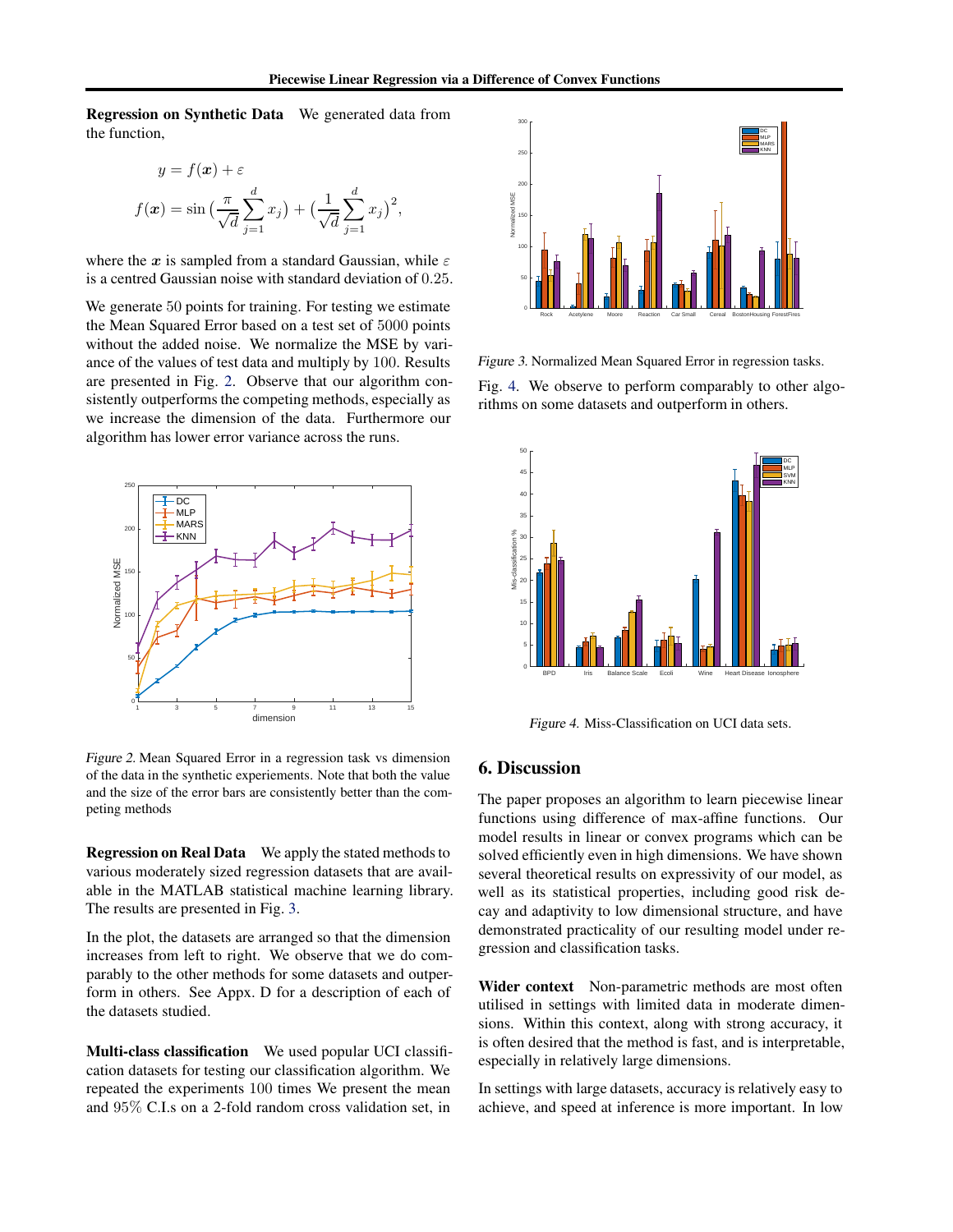<span id="page-9-0"></span>dimensional settings, this makes methods such as MARS attractive, due to their fast inference time, while in highdimensions MLPs are practically preferred. In settings with low dimensionality and small datasets, interpretability and speed take a backseat due to the small number of features, while accuracy become the critical requirement, promoting use of kernelised or nearest neighbour methods.

On the other hand, for small datasets in moderate to high dimensions, interpretability gains an increased emphasis. Within this context, our method results in a piecewise linear fit for which it is easy to characterise the locally important features, and further does so with relatively sparse weights via the  $\ell_1$  regularisation on  $a_i, b_i$ . Further, since the suboptimality of our statistical risk is controlled as  $n^{O(1/d^2)}$ , as the dimension increases, our method gets closer to the optimal accuracy. This thus represents the natural niche where application of DC function regression is appropriate.

## 7. Acknowledgment

This research was supported by NSF CAREER Award 1559558, CCF-2007350 (VS), CCF-2022446 (VS), CCF-1955981 (VS) and the Data Science Faculty Fellowship from the Rafik B. Hariri Institute.

## References

- Bačák, M. and Borwein, J. M. On difference convexity of locally lipschitz functions. *Optimization*, 60(8-9):961– 978, 2011.
- Balázs, G. Convex Regression: Theory, Practice, and Ap*plications*. PhD thesis, University of Alberta, 2016.
- Balázs, G., György, A., and Szepesvári, C. Near-optimal max-affine estimators for convex regression. In *AISTATS*, 2015.
- Bartlett, P. L. and Mendelson, S. Rademacher and gaussian complexities: Risk bounds and structural results. *Journal of Machine Learning Research*, 3(Nov):463–482, 2002.
- Boyd, S. and Vandenberghe, L. *Convex optimization*. Cambridge university press, 2004.
- Boyd, S., Parikh, N., and Chu, E. *Distributed optimization and statistical learning via the alternating direction method of multipliers*. Now Publishers Inc, 2011.
- Cui, Y., Pang, J.-S., and Sen, B. Composite differencemax programs for modern statistical estimation problems. *SIAM Journal on Optimization*, 28(4):3344–3374, 2018.
- Friedman, J. H. et al. Multivariate adaptive regression splines. *The annals of statistics*, 19(1):1–67, 1991.
- Gasso, G., Rakotomamonjy, A., and Canu, S. Recovering sparse signals with a certain family of nonconvex penalties and dc programming. *IEEE Transactions on Signal Processing*, 57(12):4686–4698, 2009.
- Ghosh, A., Pananjady, A., Guntuboyina, A., and Ramchandran, K. Max-affine regression: Provable, tractable, and near-optimal statistical estimation. *arXiv preprint arXiv:1906.09255*, 2019.
- Györfi, L., Kohler, M., Krzyzak, A., and Walk, H. *A distribution-free theory of nonparametric regression*. Springer Science & Business Media, 2006.
- Hannah, L. A. and Dunson, D. B. Multivariate convex regression with adaptive partitioning. *The Journal of Machine Learning Research*, 14(1):3261–3294, 2013.
- Hartman, P. et al. On functions representable as a difference of convex functions. *Pacific Journal of Mathematics*, 9 (3):707–713, 1959.
- Hildreth, C. Point estimates of ordinates of concave functions. *Journal of the American Statistical Association*, 49(267):598–619, 1954.
- Holloway, C. A. On the estimation of convex functions. *Operations Research*, 27(2):401–407, 1979.
- Holmes, C. and Mallick, B. Bayesian regression with multivariate linear splines. *Journal of the Royal Statistical Society: Series B (Statistical Methodology)*, 63(1):3–17, 2001.
- Horst, R. and Thoai, N. V. Dc programming: overview. *Journal of Optimization Theory and Applications*, 103 (1):1–43, 1999.
- Kripfganz, A. and Schulze, R. Piecewise affine functions as a difference of two convex functions. *Optimization*, 18(1):23–29, 1987.
- Magnani, A. and Boyd, S. P. Convex piecewise-linear fitting. *Optimization and Engineering*, 10(1):1–17, 2009.
- Mazumder, R., Choudhury, A., Iyengar, G., and Sen, B. A computational framework for multivariate convex regression and its variants. *Journal of the American Statistical Association*, 114(525):318–331, 2019.
- Ovchinnikov, S. Max-min representation of piecewise linear functions. *Contributions to Algebra and Geometry*, 43(1):297–302, 2002.
- Piot, B., Geist, M., and Pietquin, O. Difference of convex functions programming for reinforcement learning. In *Advances in Neural Information Processing Systems*, pp. 2519–2527, 2014.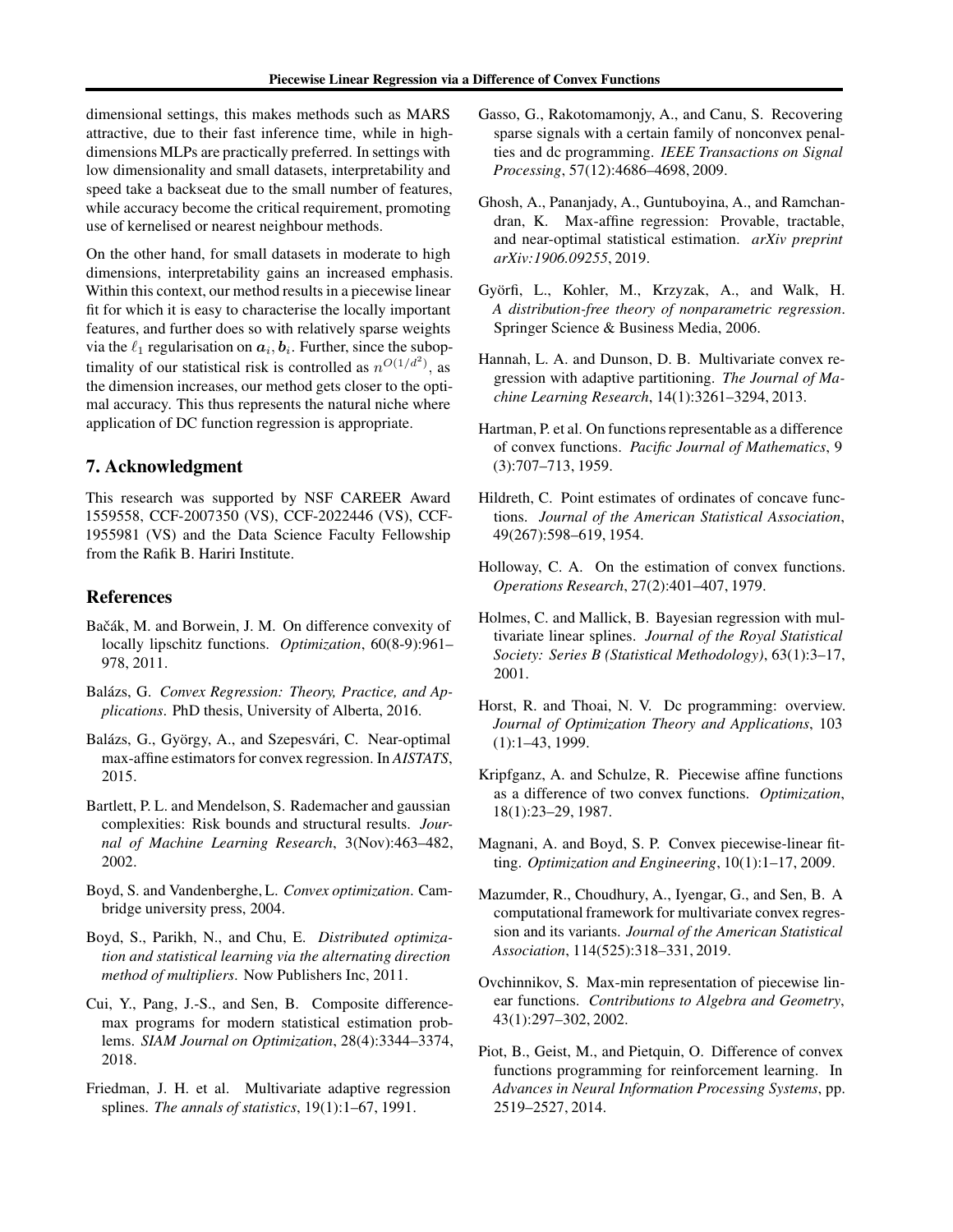- <span id="page-10-0"></span>Shalev-Shwartz, S. and Ben-David, S. *Understanding machine learning: From theory to algorithms*. Cambridge university press, 2014.
- Shrivastava, A. and Li, P. Asymmetric lsh (alsh) for sublinear time maximum inner product search (mips). In Ghahramani, Z., Welling, M., Cortes, C., Lawrence, N. D., and Weinberger, K. Q. (eds.), *Advances in Neural Information Processing Systems 27*, pp. 2321–2329. Curran Associates, Inc., 2014.
- Toriello, A. and Vielma, J. P. Fitting piecewise linear continuous functions. *European Journal of Operational Research*, 219(1):86–95, 2012.
- Wahba, G. *Spline models for observational data*, volume 59. Siam, 1990.
- Yuille, A. L. and Rangarajan, A. The concave-convex procedure (cccp). In *Advances in neural information processing systems*, pp. 1033–1040, 2002.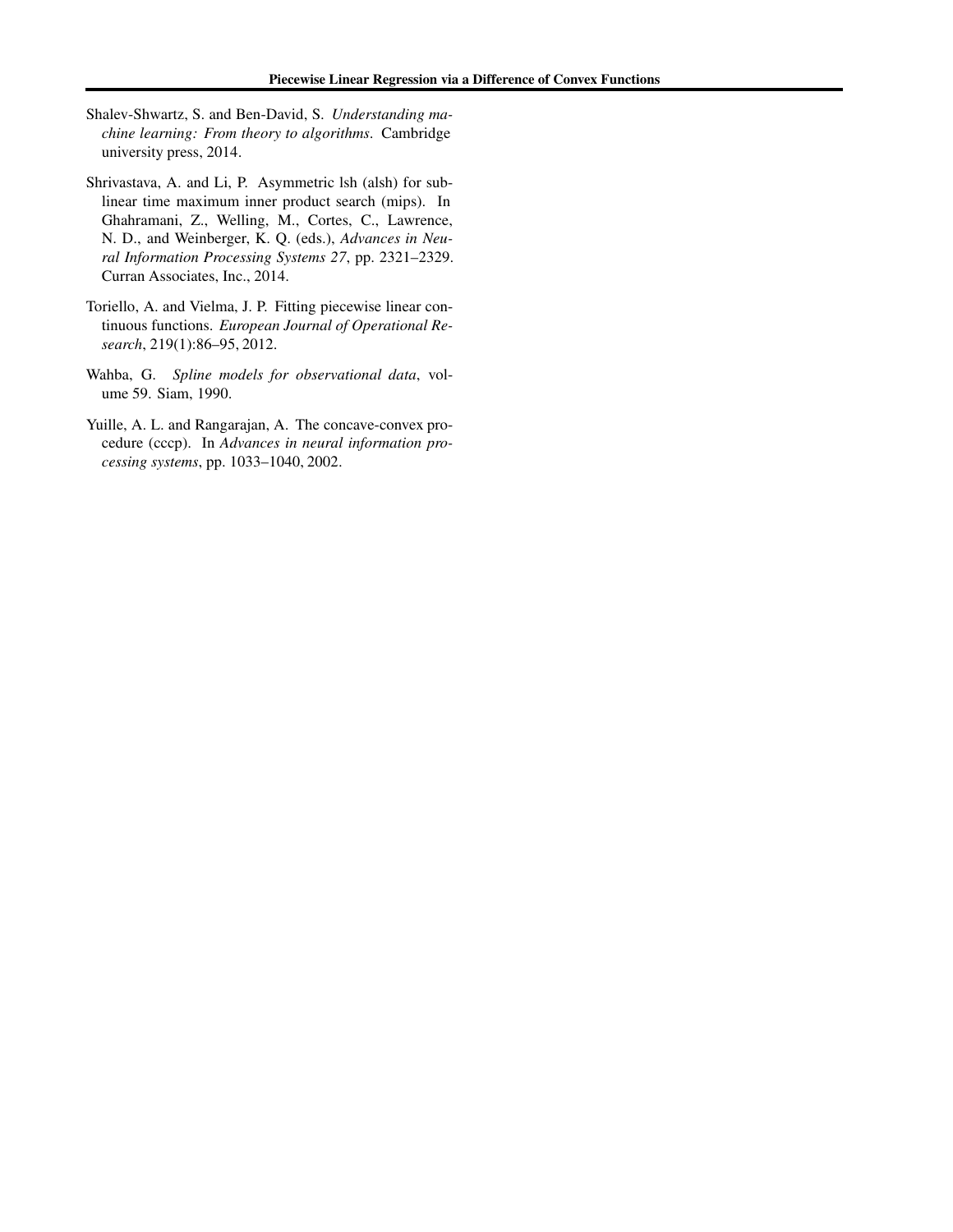# <span id="page-11-0"></span>Appendix to 'Piecewise Linear Regression via a Difference of Convex Functions'

## A. Connection to  $L_1$ -regularised splines

The following proposition argues that in the univariate case fitting a DC function is equivalent to fitting an  $L_1$ -regularised spline. Note that in the bivariate case,  $L_1$  splines are regularised by the Frobenius 1-norm of the Hessian of the matrix, while in the multivariate case it is similarly regularised by a higher derivative tensor. Thus, our method is an alternate generalisation of the  $L_1$ -spline in the univaraite case.

**Proposition 6.** In the univariate setting, solving regression with the  $L_1$ -spline objective,

$$
\inf_{f \in C^2} \sum_{i=1}^n \ell(f(x_i), y_i) + \lambda \int_0^1 |f''(s)| ds.
$$
\n(8)

*is equivalent to regression with difference of convex functions penalized by their DC seminorm,* with a free linear term

$$
\min_{\phi_1, \phi_2 \text{ convex}, a} \sum_{i=1}^n \ell(\phi_1(x_i) - \phi_2(x_i) + ax, y_i) + 2\lambda \sup_{x \in [0,1]} |\phi_1'(x)| + |\phi_2'(x)| \tag{9}
$$

*Proof.* Suppose f is the solution to (8) and  $\phi_1 - \phi_2 + ax = f$ , where  $\phi_1$  and  $\phi_2$  are convex. Hence for some  $a_1, a_2 \in \mathbb{R}$ :

$$
\phi'_1(x) = a_1 + \int_0^x f''^+(s) + g(s) ds
$$
  

$$
\phi'_2(x) = a_2 + \int_0^x f''^-(s) + g(s) ds
$$
  

$$
a = a_2 - a_1 + f'(0),
$$

where  $g(s) \ge 0$  otherwise the second differential of  $\phi_1(s)$  or  $\phi_2(s)$  would be negative which contradicts convexity. Since the error term in (9) is invariant to choices of  $a_1, a_2$  and g, the minimization in (9) seeks to minimize only the regularization term. Thus,

$$
\min_{\substack{\phi_1, \phi_2 \text{ convex} \\ \phi_1 - \phi_2 + ax = f}} \sup_x \left( |\phi_1'(x)| + |\phi_2'(x)| \right)
$$
\n  
\n= 
$$
\min_{g \ge 0} \min_{a_1, a_2} \sup_x \left( |a_1 + \int_0^x f''^+(s) + g(s)ds | + |a_2 + \int_0^x f''^-(s) + g(s)ds | \right)
$$
\n  
\n
$$
\stackrel{\ast}{=} \min_{g \ge 0} \min_{a_1, a_2} \max_{a_2} \left( |a_1| + |a_2|, |a_1 + \int_0^1 f''^+(s) + g(s)ds | + |a_2 + \int_0^1 f''^-(s) + g(s)ds | \right)
$$
\n  
\n
$$
\stackrel{\ast}{=} \min_{g \ge 0} \left( \frac{1}{2} \left| \int_0^1 f''^+(s) + g(s)ds \right| + \frac{1}{2} \left| \int_0^1 f''^-(s) + g(s)ds \right| \right)
$$
\n  
\n= 
$$
\min_{g \ge 0} \left( \frac{1}{2} \int_0^1 |f''(s)|ds + \int_0^1 g(s)ds \right)
$$
\n  
\n= 
$$
\frac{1}{2} \int_0^1 |f''(s)|ds.
$$

Therefore (8) and (9) are equivalent as they have the same objective.

 $(*)$  is true since the expressions inside the absolute value are convex and monotonic in terms of x, which causes the inner maximization to take place at endpoints of x, i.e.  $x = 0$  or  $x = 1$ . To show  $(**)$  consider,

$$
c_1 = \int_0^1 f''^+(s) + g(s)ds
$$
  

$$
c_2 = \int_0^1 f''^-(s) + g(s)ds.
$$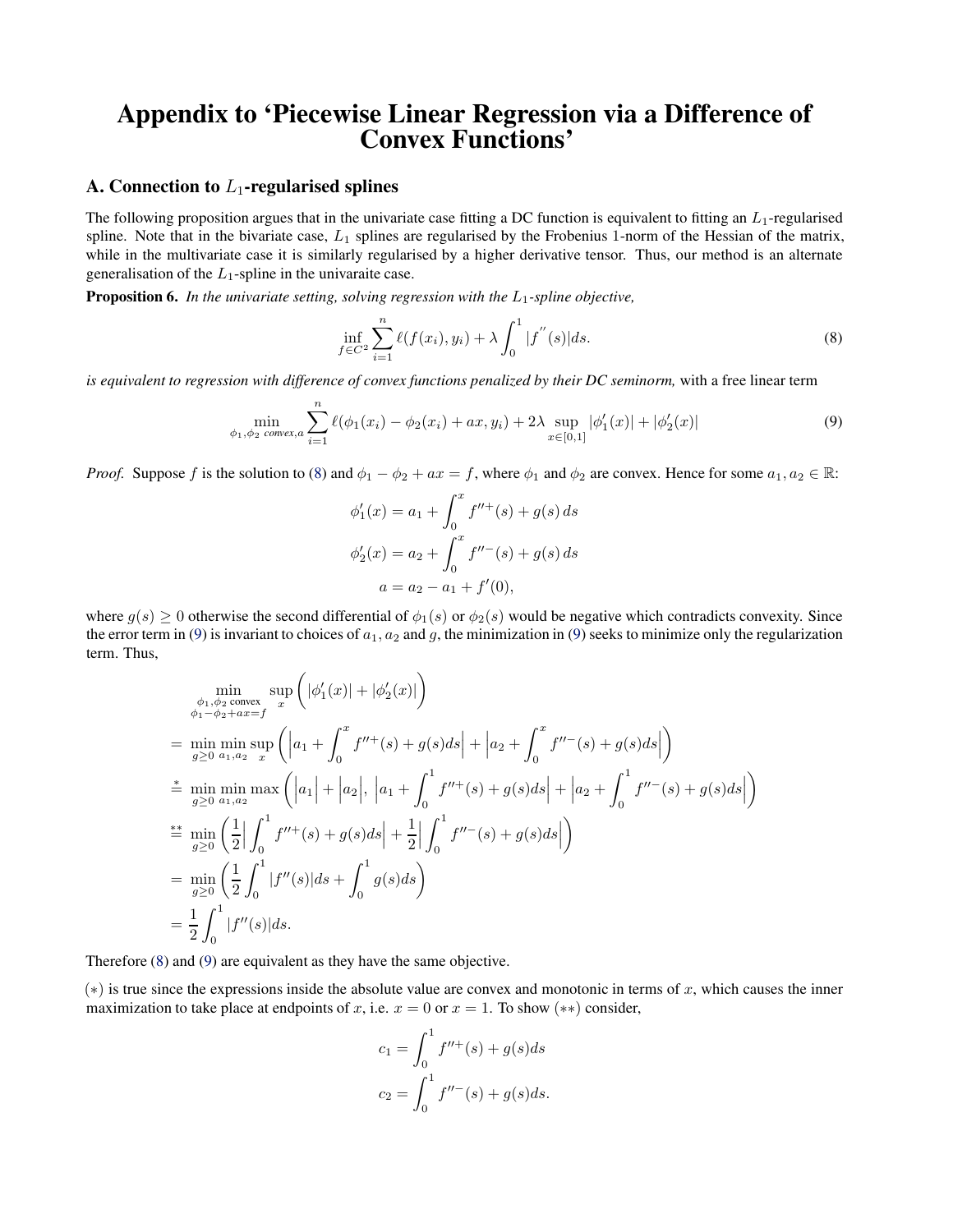<span id="page-12-0"></span>It's sufficient to show

$$
C = \min_{a_1, a_2} \max\left(|a_1| + |a_2|, |a_1 + c_1| + |a_2 + c_2|\right) = \frac{|c_1| + |c_2|}{2}.
$$
\n(10)

by choosing  $a_1 = -\frac{c_1}{2}$  and  $a_2 = -\frac{c_2}{2}$  the value on the right hand side of (10) is achieved. Thus  $C \leq \frac{|c_1| + |c_2|}{2}$  $\frac{+|c_2|}{2}$ . To show this upper bound is tight, assume  $C < \frac{|c_1|+|c_2|}{2}$ , hence both options for the max player should be smaller than this, e.g:

$$
|a_1| + |a_2| < \frac{|c_1| + |c_2|}{2}.
$$

However this in turn causes:

$$
C \ge |a_1 + c_1| + |a_2 + c_2| \ge |c_1| - |a_1| + |c_2| - |a_2|
$$
  
> 
$$
\frac{|c_1| + |c_2|}{2},
$$

which contradicts the assumption  $C < \frac{|c_1| + |c_2|}{2}$ .

## B. Proofs Omitted from [§2](#page-2-0)

#### B.1. Proof that the DC seminorm is indeed a seminorm

Proposition 7. *The functional*

$$
\|f\|:=\min\limits_{\substack{\phi_1,\phi_2\text{ convex}\\ \phi_1-\phi_2=f}}\sup\limits_{x}\sup\limits_{\bm v_i\in\partial_*\phi_i(\bm x)}\|\bm v_1\|_1+\|\bm v_2\|_1
$$

is a seminorm over the class  $\mathcal{DC}(\mathbb{R}^d)$ . Further, if DC functions are identified up to a constant, it is a norm.

#### *Proof.*

*Homogenity:* Since non-negative scalings of convex functions are convex, if  $f = \phi_1 - \phi_2$ , then for any real a,  $af =$  $a\phi_1 - a\phi_2$  is a DC representation if  $a > 0$ , and  $f = -a\phi_2 - (-a\phi_1)$  is a DC representation if  $a \le 0$ . Trivially, if  $v \in \partial_*\phi_i$ then  $av \in \partial_*(a\phi_i)$  and since  $\|\cdot\|_1$  is a norm, it holds that  $\|av\|_1 = |a|\|v\|_1$ . Thus,

$$
||af|| = \min_{\substack{\phi_1, \phi_2 \text{ convex} \\ \phi_1 - \phi_2 = af}} \sup_{\mathbf{v}_i \in \partial_* \phi_i(\mathbf{x})} ||\mathbf{v}_1||_1 + ||\mathbf{v}_2||_1
$$
  
\n
$$
= \min_{\substack{\phi_1, \phi_2 \text{ convex} \\ \phi_1 - \phi_2 = f}} \sup_{\mathbf{v}_i \in \partial_* \phi_i(\mathbf{x})} ||(\pm a)\mathbf{v}_1||_1 + ||(\pm a)\mathbf{v}_2||_1
$$
  
\n
$$
= \min_{\substack{\phi_1, \phi_2 \text{ convex} \\ \phi_1 - \phi_2 = f}} \sup_{\mathbf{v}_i \in \partial_* \phi_i(\mathbf{x})} |a|(||\mathbf{v}_1||_1 + ||\mathbf{v}_2||_1)
$$
  
\n
$$
= |a||f||.
$$

*Triangle Inequality:* For a DC function f, let  $\mathcal{C}_f$  be the set of pairs of continuous convex functions whose difference is f, i.e.

$$
\mathscr{C}_f := \{(\phi_1, \phi_2) \text{ cont., convex} : \phi_1 - \phi_2 = f\}.
$$

We first argue that for DC functions  $f, g$ ,

$$
\mathscr{C}_{f+g} = \{(\psi_1,\psi_2) : \exists (\phi_1,\phi_2) \in \mathscr{C}_f, (\widetilde{\phi}_1,\widetilde{\phi}_2) \in \mathscr{C}_g \text{ s.t. } \psi_1 = \phi_1 + \widetilde{\phi}_1, \psi_2 = \phi_2 + \widetilde{\phi}_2\}
$$

This follows because any decomposition  $\psi_1 - \psi_2 = f + g$ , and  $\phi_1 - \phi_2 = f$  gives decomposition  $(\psi_1 + \phi_2, \psi_2 + \phi_1) \in \mathscr{C}_g$ and vice versa, so  $\mathscr{C}_{f+g}$  lies within the right hand side above. On the other hand, for any pair  $(\phi_1, \phi_2) \in \mathscr{C}_f$  and  $(\widetilde{\phi}_1, \widetilde{\phi}_2) \in \mathscr{C}_g$ , clearly  $(\phi_1 + \widetilde{\phi}_1, \phi_2 + \widetilde{\phi}_2) \in \mathscr{C}_{f+g}$ , so the right hand side lies within the  $\mathscr{C}_{f+g}$ .

 $\Box$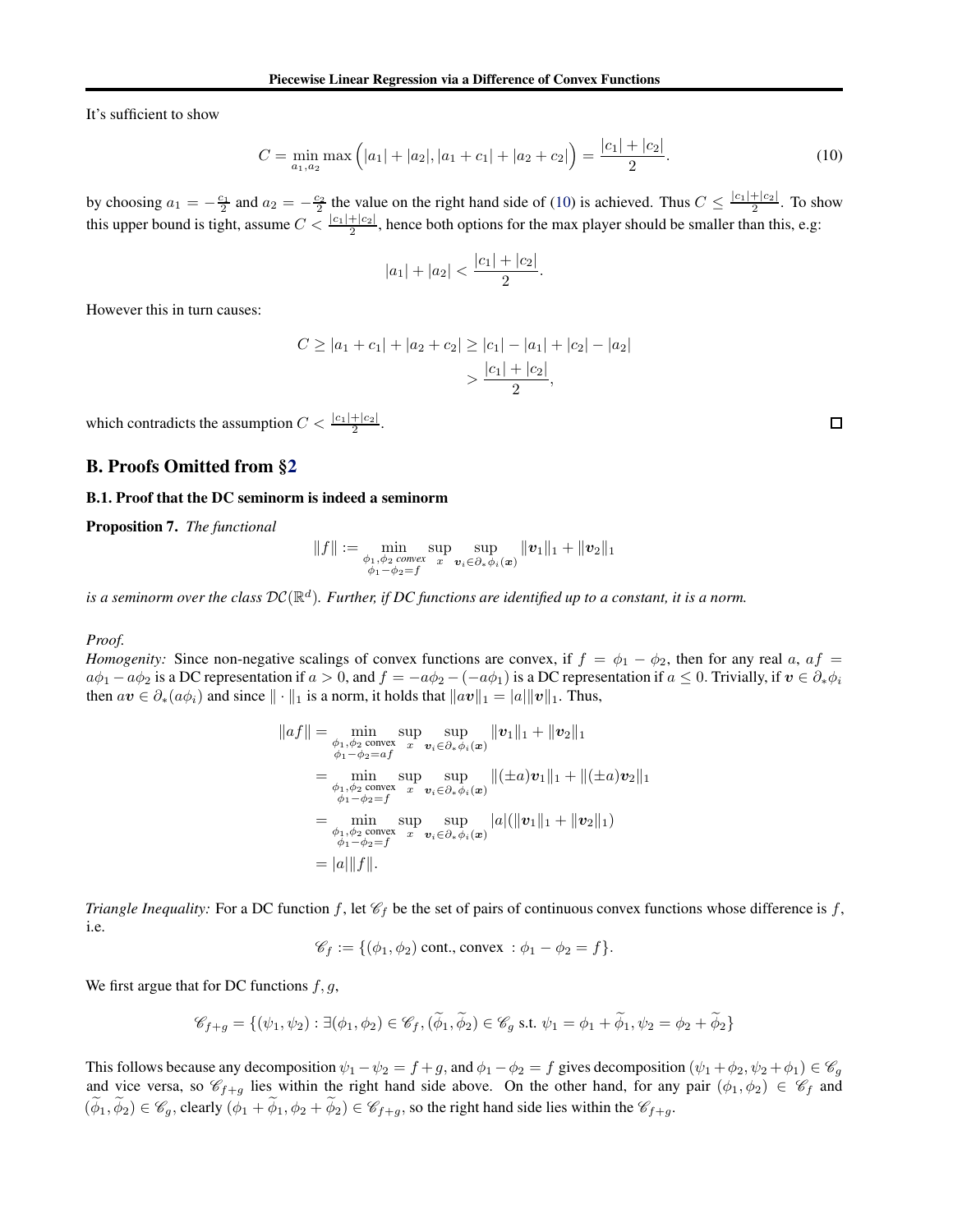#### <span id="page-13-0"></span>As a consequence,

$$
||f + g||
$$
  
\n
$$
= \min_{(\psi_1, \psi_2) \in \mathscr{C}_{f+g}} \sup_{x} \sup_{u_i \in \partial_x \psi_i(x)} ||u_1||_1 + ||u_2||_1
$$
  
\n
$$
= \min_{(\phi_1, \phi_2) \in \mathscr{C}_f} \sup_{x} \sup_{v_i \in \partial_x \phi_i(x)} ||v_1 + \widetilde{v}_1||_1 + ||v_2 + \widetilde{v}_2||_1
$$
  
\n
$$
\leq \min_{(\tilde{\phi}_1, \tilde{\phi}_2) \in \mathscr{C}_g} \sup_{\tilde{v}_i \in \partial_x \tilde{\phi}_i(x)} ||v_1||_1 + ||\widetilde{v}_1||_1 + ||v_2||_1 + ||\widetilde{v}_2||_1
$$
  
\n
$$
\leq \min_{(\tilde{\phi}_1, \tilde{\phi}_2) \in \mathscr{C}_g} \sup_{\tilde{v}_i \in \partial_x \tilde{\phi}_i(x)} ||v_1||_1 + ||\widetilde{v}_1||_1 + ||v_2||_1 + ||\widetilde{v}_2||_1
$$
  
\n
$$
\leq \min_{(\tilde{\phi}_1, \tilde{\phi}_2) \in \mathscr{C}_g} \sup_{\tilde{v}_i \in \partial_x \tilde{\phi}_i(x)} ||v_1||_1 + ||v_2||_1 + \min_{(\tilde{\phi}_1, \tilde{\phi}_2) \in \mathscr{C}_g} \sup_{x} \sup_{\tilde{v}_i \in \partial_x \tilde{\phi}_i(x)} ||\widetilde{v}_1||_1 + ||\widetilde{v}_2||_1
$$
  
\n
$$
= ||f|| + ||g||.
$$

*Positive Definite up to constants:* We note that if  $||f|| = 0$ , then f is a constant function. Indeed, the norm being zero implies that there exists a DC representation  $f = \phi_1 - \phi_2$  such that for all x, the biggest subgradients in  $\partial_* \phi_i(x)$  have 0 norm, ergo  $\|\nabla \phi_1(x)\|_1 = \|\nabla \phi_2(x)\|_1 = 0$ , and thus,  $\nabla f = 0$  everywhere. Conversely, clearly for every constant function,  $||c|| = 0$ . Thus, the norm is zero iff the function is a constant. Lastly, note that for any f and a constant c,  $||f|| = ||f + c||$ .<br>Thus, equating DC functions that differ only by a constant turns the above seminorm into a norm. Thus, equating DC functions that differ only by a constant turns the above seminorm into a norm.

#### B.2. ReLU networks and PLDC functions

#### B.2.1. PROOF OF PROPOSITION [4](#page-3-0)

*Proof.* Recall that a fully connected neural network with ReLU activations, and D layers with weight matrices  $W^1, \ldots, W^D$ , is a function, here f, taking the form

$$
f(\mathbf{x}) = \sum_{j} w_j^{D+1} a_j^D
$$
  
\n
$$
a_i^{l+1} = \max(\sum_j w_{i,j}^{l+1} a_j^l, 0), \quad D > l \ge 1
$$
  
\n
$$
a_i^1 = \max(\sum_j w_{i,j}^1 x_j, 0),
$$

Our proof of the statement is constructed by induction over the layers of the network, using the following relations:

$$
\max(a, b) + \max(c, d) = \max(a + b, a + d, b + c, b + d). \tag{11}
$$

$$
\max(\max(a, 0) - \max(b, 0), 0) = \max(a, b, 0) - \max(b, 0)
$$
  
= 
$$
\max_{z \in \{0, 1\}, t \in \{0, 1\}} (tza + t(1-z)b) - \max_{t \in \{0, 1\}} tb.
$$
 (12)

We will prove each node  $a_i^l$  is a DC function of the form:

$$
a_i^l = \max_{k \in [K_l]} \langle \boldsymbol{\alpha}_{i,k}^l, \boldsymbol{x}\rangle - \max_{k \in [K_l]} \langle \boldsymbol{\beta}_{i,k}^l, \boldsymbol{x}\rangle
$$

such that

$$
\max_k (\|\boldsymbol{\alpha}_{i,k}^{l+1}\|, \|\boldsymbol{\beta}_{i,k}^{l+1}\|) \leq \sum_j |w_{i,j}| \max_k (\|\boldsymbol{\alpha}_{j,k}^{l}\|, \|\boldsymbol{\beta}_{j,k}^{l}\|)
$$

The base of induction is trivial by looking at the definition for  $a_i^1$  which is max of linear terms and therefore convex. Now we assume the claim holds  $a_j^l$  for all j, we induce the results for  $a_i^{l+1}$ . Assume layer l has h hidden units. For clarity we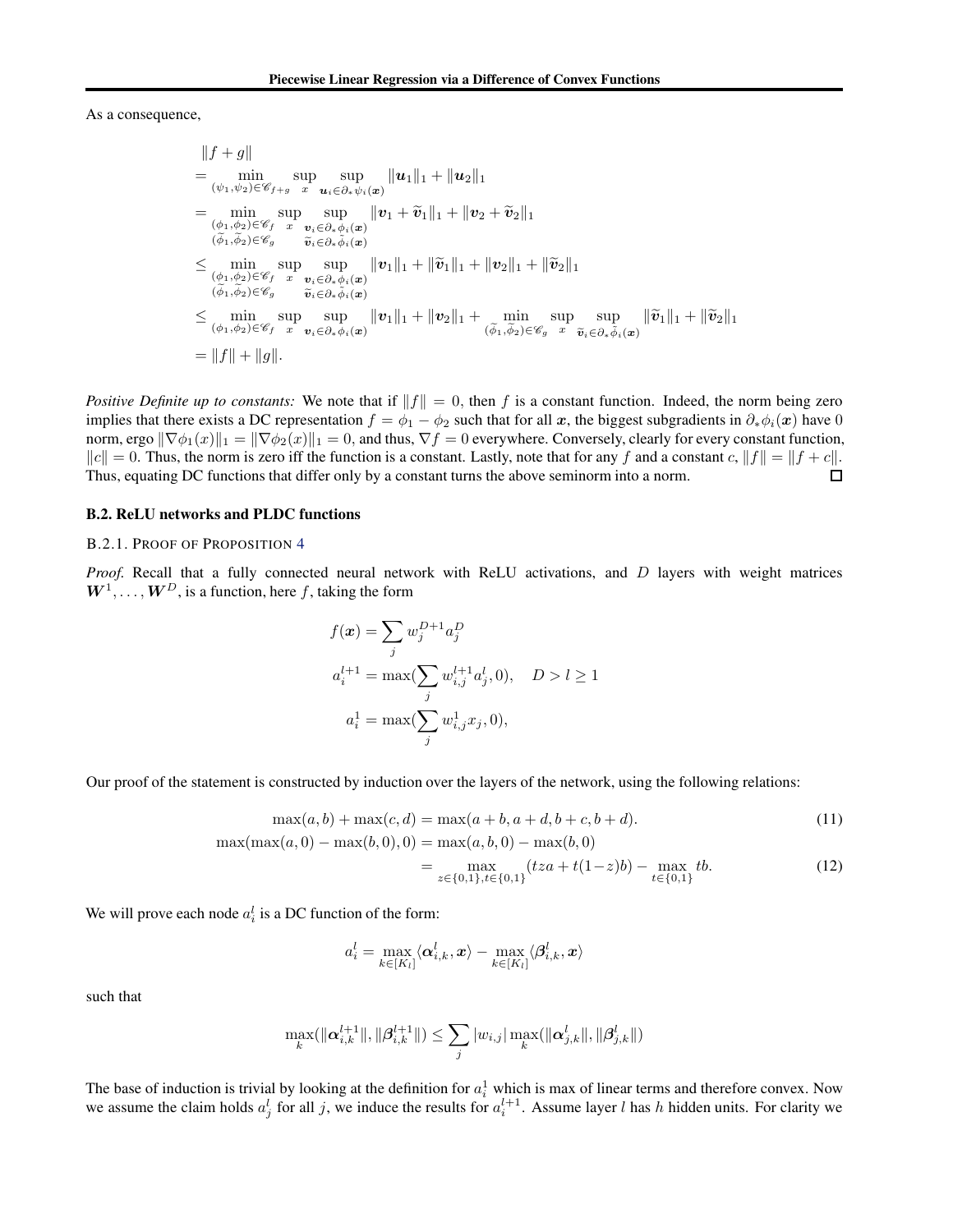drop the index l from  $w_j^{l+1}$ ,  $a_j^l$  and  $K_l$ . We further define  $s \triangleq a_i^{l+1}$ .

$$
s = \max \bigg(\sum_{j\in[h]} w_j a_j, 0 \bigg)
$$
  
\n
$$
= \max \bigg(\sum_{j\in[h]} w_j^+ a_j - \sum_{j\in[h]} -w_j^- a_j, 0 \bigg)
$$
  
\n
$$
= \max \bigg(\sum_{j\in[h]} \max_{k\in[K]} \left\langle w_j^+ \alpha_{j,k}, x \right\rangle + \max_{k\in[K]} \left\langle -w_j^- \beta_{j,k}, x \right\rangle - \sum_{j\in[h]} \max_{k\in[K]} \left\langle -w_j^- \alpha_{j,k}, x \right\rangle - \max_{k\in[K]} \left\langle w_j^+ \beta_{j,k}, x \right\rangle, 0 \bigg)
$$
  
\n
$$
\stackrel{(11)}{=} \max \bigg(\max_{k\mathbf{1}, k\mathbf{2}\in[h]^K} \left\langle \sum_{j\in[h]} w_j^+ \alpha_{j,k\mathbf{1}(j)} - w_j^- \beta_{j,k\mathbf{2}(j)}, x \right\rangle - \max_{k\mathbf{1}, k\mathbf{2}\in[h]^K} \left\langle \sum_{j\in[h]} -w_j^- \alpha_{j,k\mathbf{1}(j)} + w_j^+ \beta_{j,k\mathbf{2}(j)}, x \right\rangle, 0 \bigg)
$$
  
\n
$$
\stackrel{(12)}{=} \max_{k\mathbf{1}, k\mathbf{2}\in[h]^K, z\in\{0, 1\}, t\in\{0, 1\}} \left\langle t \sum_{j\in[h]} z(w_j^+ \alpha_{j,k\mathbf{1}(j)} - w_j^- \beta_{j,k\mathbf{2}(j)}) + (1-z)(-w_j^- \alpha_{j,k\mathbf{1}(j)} + w_j^+ \beta_{j,k\mathbf{2}(j)}), x \right\rangle
$$
  
\n
$$
- \max_{k\mathbf{1}, k\mathbf{2}\in[h]^K, t\in\{0, 1\}} \left\langle t \sum_{j\in[h]} -w_j^- \alpha_{j,k\mathbf{1}(j)} + w_j^+ \beta_{j,k\mathbf{2}(j)}, x \right\rangle
$$

Now consider  $z = 1$  and note that for each term of  $max$  function:

$$
\|\sum_{j\in[h]} w_j^+ \alpha_{j,k\mathbf{1}(j)} - w_j^- \beta_{j,k\mathbf{2}(j)}\| \leq \sum_{j\in[h]} |w_j| \max(||\alpha_{j,k\mathbf{1}(j)}||, ||\beta_{j,k\mathbf{2}(j)}||)
$$
  

$$
\leq \sum_{j\in[h]} |w_j| \max_{k} (||\alpha_{j,k}||, ||\beta_{j,k}||)
$$

The proof is analogous for  $z = 0$ .

### B.2.2. PROOF OF PROPOSITION [5](#page-3-0)

*Proof.* For convenience, we extend the input dimension by 1 and append a constant 1 to the end, so that the effecive inputs are  $(x, 1)$ . This allows us to avoid writing constants in the following.

Let the PLDC function in question be

$$
f(\boldsymbol{x}) = \max_{k \in [K]} \langle \boldsymbol{a}_k, \boldsymbol{x}\rangle - \max_{k \in [K]} \langle \boldsymbol{b}_k, \boldsymbol{x}\rangle.
$$

We give a construction below to compute  $\max_{k\in[K]} \langle a_k, x \rangle$  via a ReLU net that has at most  $2\lceil \log_2 K \rceil$  hidden layers, and width of at most  $\leq 2K$  *if* K *is a power of* 2. Note that repeating this construction parallelly with the as replaced by bs would then constitute the required construction.

By adding dummy values of  $a_k$ ,  $b_k$  (i.e., equal to 0), we may increase the K to a power of two without affecting the depth in the claim. The resulting width will be bounded as  $2 \cdot 2^{\lceil \log_2 K \rceil} \leq 4K$ , and will yield the bound claimed. This avoids us having to introduce further dummy nodes later, and simplifies the argument.

To begin with, we set the first hidden layer to be of 2K nodes, labelled  $(k, +)$  and  $(k, -)$  for  $k \in [K]$ , with the outputs

$$
h^1_{k,+} = \max(\langle \boldsymbol{a}_k, \boldsymbol{x} \rangle, 0)
$$
  

$$
h^1_{k,-} = \max(\langle -\boldsymbol{a}_k, \boldsymbol{x} \rangle, 0)
$$

Thus, the outputs of the first layer encode the inner products  $\langle a_k, x \rangle$  in pairs. In the next layer, we we collate two  $\pm$  pairs of nodes into 3 nodes, indexed as  $(j, 0), (j, 1), (j, 0)$  for  $j \in [K]$  such that the outputs are

$$
h_{j,0}^2 = \max(h_{2j-1,+}^1 - h_{2j-1,-}^1 - h_{2j,+}^1 + h_{2j,-}^1,0) = \max(\langle a_{2j-1} - a_{2j}, x \rangle, 0)
$$
  
\n
$$
h_{j,1}^2 = \max(h_{2j,+}^1 - h_{2j,-}^1,0) = \max(\langle a_{2j}, x \rangle, 0)
$$
  
\n
$$
h_{j,1}^2 = \max(-h_{2j,+}^1 + h_{2j,-}^1,0) = \max(\langle -a_{2j}, x \rangle, 0)
$$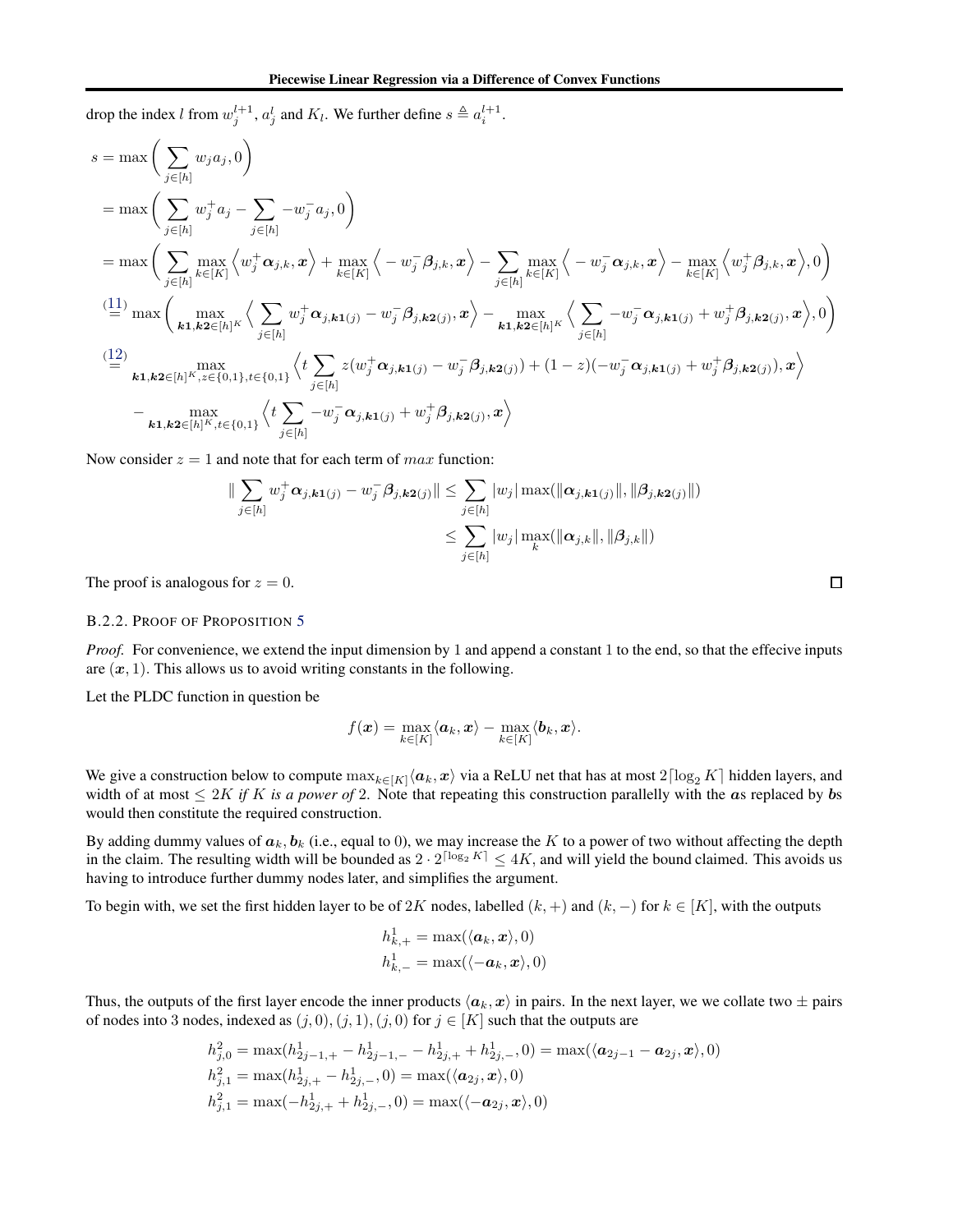<span id="page-15-0"></span>In the next hidden layer, we may merge these three nodes for each j into two, giving a total width of  $\leq K+1$ , represented as  $(\ell, +)$  and  $(\ell, -)$ . This utilises the simple relation

$$
\max(a, b) = \max(a - b, 0) + \max(b, 0) - \max(-b, 0),
$$

easily shown by some casework. Let us define the outputs

$$
h_{\ell,+}^3 = \max(h_{\ell,0}^2 + h_{\ell,1}^2 - h_{\ell,2}^2, 0) = \max(\max(\langle \mathbf{a}_{2\ell-1}, \mathbf{x} \rangle, \langle \mathbf{a}_{2\ell}, \mathbf{x} \rangle), 0)
$$
  

$$
h_{\ell,-}^3 = \max(-h_{\ell,0}^2 - h_{\ell,1}^2 + h_{\ell,2}^2, 0) = \max(-\max(\langle \mathbf{a}_{2\ell-1}, \mathbf{x} \rangle, \langle \mathbf{a}_{2\ell}, \mathbf{x} \rangle), 0)
$$

But now note that the outputs of the third hidden layer are analogous to those of the first hidden layer, but with some of the maximisations merged, and thus the circuit above can be iterated. This is exploiting the iterative property that  $\max(a, b, c, d) = \max(\max(a, b), \max(c, d))$ . Thus, we may apply this construction  $\log_2 K$  times in total, reducing the width of every odd numbered hidden layered by 2 each time, and using two hidden layers for each step. At the final step, by the iterative property of max, we will have access to a 2-node hidden layer with outputs  $\max(\max_{k \in [K]} \langle a_k, x \rangle, 0)$  and  $\max(-\max_{k\in[K]} \langle a_k, x \rangle, 0)$ , and the final layer may simply report the difference of these, with no nonlinearity.

We note that more efficient constructions are possible, but are harder to explain. In particular, the above construction can be condensed into one with  $\leq 3K$  width and  $\lceil \log_2 K \rceil$  depth.  $\Box$ 

## C. Proof of Theorem [1](#page-4-0)

For succinctness, we let  $\mathcal{DC}_L^M := \mathcal{DC}_L \cap \{\sup_{\bm{x} \in \Omega} | f(\bm{x}) \leq M\}$ . We note that this section makes extensive use of the work of [Bartlett & Mendelson](#page-9-0) [\(2002\)](#page-9-0), and assumes some familiarity with the arguments presented there. We begin a restricted version of Theorem [1.](#page-4-0)

**Lemma 3.** Given n i.i.d. samples  $S = \{(x_i, y_i)\}$  from data  $y_i = f(x_i) + \varepsilon_i$ , where both f and  $\varepsilon$  are bounded by M, with *probability at least*  $1 - \delta$ , *it holds uniformly over all*  $f \in \mathcal{DC}_L^M$  *that* 

$$
|\mathbb{E}[(f(\boldsymbol{x})-y)^2] - \hat{\mathbb{E}}_S[(f(\boldsymbol{x})-y)^2]| + 12M\hat{D}_n(\mathcal{DC}_L) + 45M^2\sqrt{\frac{4+8\log(2/\delta)}{n}}
$$

We prove this lemma after the main text, and first show how this is utilised to produce the bound of Theorem [1.](#page-4-0) The key insight is that the classes  $\mathcal{DC}_{L}^{M}$  are nested, in that  $\mathcal{DC}_{L}^{M} \subset \mathcal{DC}_{L}^{M}$  for any  $L \leq L'$ . This allows a doubling trick over the Ls to bootstrap the above bound to all of  $DC^M = \overline{U}_{L \geq 1} DC^M$ . The technique is standard, see, e.g., Thm. 26.14 of [\(Shalev-Shwartz & Ben-David,](#page-10-0) [2014\)](#page-10-0).

For naturals  $j\geq 1$ , let  $L_j=2^j$  and  $\delta_j=\delta 2^{-j}=\delta/L_j.$  With probability at least  $1-\delta_j,$  it holds for all  $f\in\mathcal{DC}_{L_j}^M\setminus\mathcal{DC}_{L_{j-1}}^M$ simultaneously that

$$
|\mathbb{E}[(f(\boldsymbol{x}) - y)^2] - \hat{\mathbb{E}}_S[(f(\boldsymbol{x}) - y)^2]| \le 12M\hat{D}_n(\mathcal{DC}_{L_j}) + 45M^2\sqrt{\frac{4 + 8\log L_j + 8\log(2/\delta)}{n}}
$$

since  $\sum \delta_i = \delta$ , the union bound then extends this bound to all DC functions, whilst allowing us to use the appropriate value of j as desired. Taking  $j_f = \max(1, \lceil \log_2 ||f|| \rceil)$ , we find that for any  $f \in \mathcal{DC}^M$ ,

$$
|\mathbb{E}[(f(\mathbf{x}) - y)^2] - \hat{\mathbb{E}}_S[(f(\mathbf{x}) - y)^2]|
$$
  
\n
$$
\leq 12M\hat{D}_n(\mathcal{DC}_{2^j f}) + 45M^2\sqrt{\frac{4 + 8\log 2^{j_f} + 8\log(2/\delta)}{n}}
$$
  
\n
$$
\leq 12M\hat{D}_n(\mathcal{DC}_{2||f||+2}) + 45M^2\sqrt{\frac{4 + 8\ln(2)\max(1, \log_2 ||f||) + 8\log(2/\delta)}{n}}
$$

*Proof of Lemma* 3. We first recall Theorem 8 of [\(Bartlett & Mendelson,](#page-9-0) [2002\)](#page-9-0), which says that if  $\ell$  is a loss function that is uniformly bounded by B, then for any class of functions F and an iid sample  $S = \{(x_i, y_i)\}\$  of size n, with probability at least  $1 - \delta/2$ , it holds uniformly over all  $f \in \mathcal{F}$  that

$$
\mathbb{E}[\ell(f(\boldsymbol{x}),y)] \leq \hat{\mathbb{E}}_S[\ell(f(\boldsymbol{x}),y)] + \Re_n(\ell \circ \mathcal{F}) + B\sqrt{\frac{8\log(4/\delta)}{n}},
$$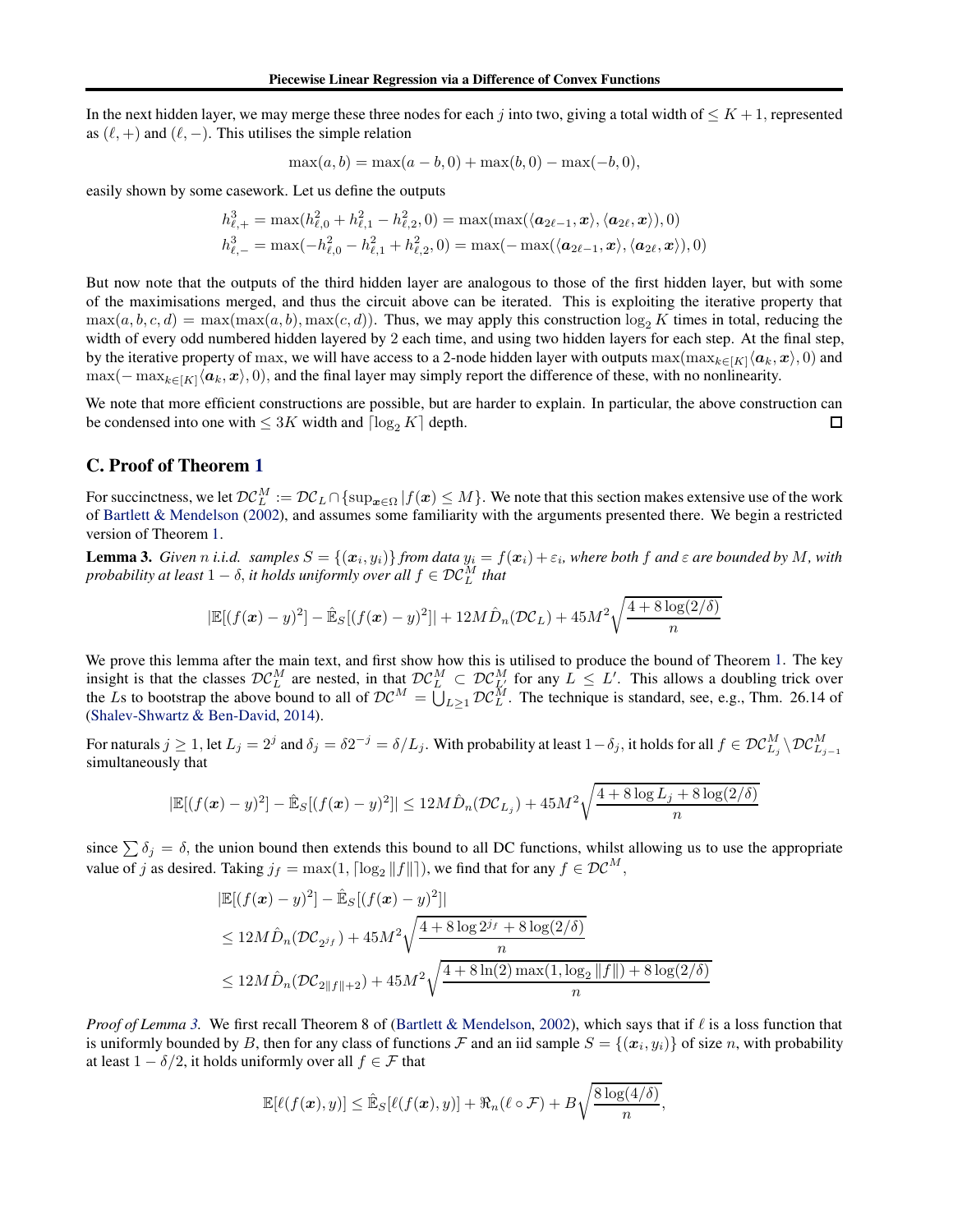where  $\Re_n(\ell \circ \mathcal{F})$  is the Rademacher complexity of the class  $\{\ell(f(\bm{x}), y) - \ell(0, y)\}.$ 

In our case we are interested in  $\mathcal{F} = \mathcal{DC}_L^M$  and  $\ell = (-, \cdot)^2$ . Since  $|f| \le M$  and  $|y| \le 2M$ , we may take  $B = 9M^2$ .

Next, we use properties of Theorem 12, part 4 of [\(Bartlett & Mendelson,](#page-9-0) [2002\)](#page-9-0), which says that for L-Lipschitz  $ℓ$  which takes the value  $\ell(0,0) = 0$ ,  $\Re_n(\ell \circ \mathcal{F}) \leq 2L\Re_n(\mathcal{F})$ . Since our assumptions enforce that the argument to the squared loss is bounded by 3M, we note that the loss is  $6M$ -Lipschitz on this class. Thus, we conclude that with n samples, uniformly over all  $f \in \mathcal{DC}_L^M$ 

$$
\mathbb{E}[(f(\boldsymbol{x})-y)^2] \leq \hat{\mathbb{E}}_S[(f(\boldsymbol{x})-y)^2] + 12M\Re_n(\mathcal{DC}_L^M) + 9M^2\sqrt{\frac{8\log(4/\delta)}{n}}.
$$

Next we utilise Lemma 3 of [\(Bartlett & Mendelson](#page-9-0), [2002\)](#page-9-0), and that  $DC_L^M \subset DC_L$  to conclude that with probability at least  $1 - \delta/2$ ,

$$
\Re_n(\mathcal{DC}_L^M) \leq \hat{D}_n(\mathcal{DC}_L^M) + 3M\sqrt{\frac{2}{n}} \leq \hat{D}_n(\mathcal{DC}_L) + 3M\sqrt{\frac{4 + 8\log(4/\delta)}{n}}.
$$

The claim then follows by using the union bound.

## D. Proof of Lemma [1](#page-6-0)

*Proof.* For any function  $f$ , let

$$
\Delta(f) \triangleq \sum_{i=1}^{n/2} f(\boldsymbol{x}_i) - \sum_{i=n/2+1}^{n} f(\boldsymbol{x}_i).
$$

Note that  $\Delta(f + g) = \Delta(f) + \Delta(g)$ . Then

$$
\hat{D}_n(\mathcal{DC}_{L,0}) = \sup_{f \in \mathcal{DC}_{L,0}} \Delta(f)
$$
\n
$$
= \sup_{f \in \mathcal{DC}_{L,0}} \Delta(\phi_1) - \Delta(\phi_2)
$$
\n
$$
\phi_1, \phi_2 \in C_{L,LR}
$$
\n
$$
\phi_1 - \phi_2 = f
$$
\n
$$
\leq \sup_{\phi_1, \phi_2 \in C_{L,LR}} \Delta(\phi_1) - \Delta(\phi_2)
$$
\n
$$
\leq \sup_{\phi_1, \phi_2 \in C_{L,LR}} \Delta(\phi_1) + \sup_{\phi_2 \in C_{L,LR}} \Delta(\phi_2)
$$
\n
$$
= 2\hat{D}_n(C_{L,LR})
$$

where the first inequality holds because of the representation of  $\mathcal{DC}_{L,0}$  as a difference of  $\mathcal{C}_{L,LR}$  functions, as discussed in the main text, and the second inequality holds since the supremum is non-negative, the main text, and the second inequality holds since the supremum is non-negative, as  $0 \in C_{L,LR}$ .

 $\Box$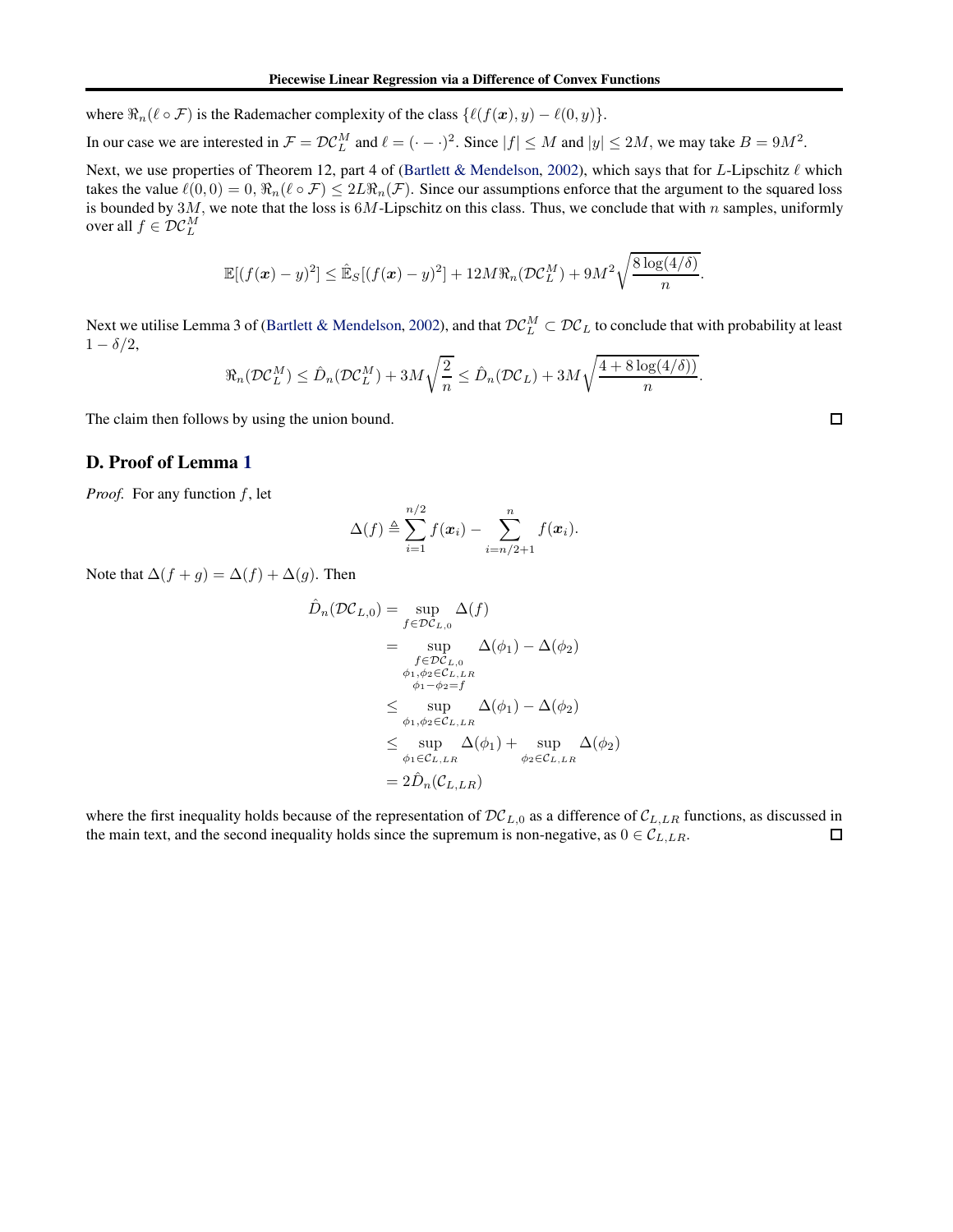# <span id="page-17-0"></span>E. Algorithms via ADMM

This section provides a parallel ADMM optimizer for the piece-wise linear regression problem.

# Algorithm 1 Piecewise Linear Regression via a Difference of Convex Functions

**Input:** data  $\{(x_i, y_i) | x_i \in \mathbb{R}^D, y_i \in \mathbb{R}\}_{i \in [n]}, \rho = 0.01, \lambda, T$ Initialize:

$$
\hat{y}_i = z_i = s_{i,j} = t_{i,j} = \alpha_{i,j} = \beta_{i,j} = 0 \qquad i, j \in [n]
$$

$$
\boldsymbol{L} = \boldsymbol{a}_i = \boldsymbol{b}_i = \boldsymbol{p}_i = \boldsymbol{q}_i = \boldsymbol{u}_i = \boldsymbol{\gamma}_i = \boldsymbol{\eta}_i = \boldsymbol{\zeta}_i = \boldsymbol{0}_{D\times 1}, \qquad i \in [n]
$$

$$
\Lambda_i = \left( n \boldsymbol{x}_i \boldsymbol{x}_i^T - \boldsymbol{x}_i (\sum_i \boldsymbol{x}_i)^T - (\sum_i \boldsymbol{x}_i) \boldsymbol{x}_i^T + \sum_j \boldsymbol{x}_j \boldsymbol{x}_j^T + I \right)^{-1} \qquad i \in [n]
$$

for  $t = 1$  to  $T$  do

$$
A_i = \sum_j \alpha_{j,i} - \alpha_{i,j} + s_{j,i} - s_{i,j} + \langle \mathbf{a}_i + \mathbf{a}_j, \mathbf{x}_i - \mathbf{x}_j \rangle + 2y_j \qquad i \in [n]
$$

$$
B_i = \sum_j \beta_{j,i} - \beta_{i,j} + t_{j,i} - t_{i,j} + \langle \mathbf{b}_i + \mathbf{b}_j, \mathbf{x}_i - \mathbf{x}_j \rangle \qquad i \in [n]
$$

$$
\hat{y}_i = \frac{2}{2 + n\rho} y_i + \frac{\rho}{2(2 + n\rho)} A_i - \frac{\rho}{2(2 + n\rho)} B_i
$$
\n $i \in [n]$ 

$$
z_i = -\frac{1}{2 + n\rho}y_i + \frac{1}{2n(2 + n\rho)}A_i + \frac{1 + n\rho}{2n(2 + n\rho)}B_i
$$
  $i \in [n]$ 

$$
\boldsymbol{a}_i = \Lambda_i (\boldsymbol{p}_i - \boldsymbol{\eta}_i + \sum_j (\alpha_{i,j} + s_{i,j} + \hat{y}_i - \hat{y}_j + z_i - z_j)(\boldsymbol{x}_i - \boldsymbol{x}_j)) \qquad i \in [n]
$$

$$
\boldsymbol{b}_i = \Lambda_i (\boldsymbol{q}_i - \boldsymbol{\zeta}_i + \sum_j (\beta_{i,j} + t_{i,j} + z_i - z_j)(\boldsymbol{x}_i - \boldsymbol{x}_j)) \qquad i \in [n]
$$

$$
L_d = \frac{1}{n}(-\lambda_d/\rho + \sum_i \gamma_{i,d} + |p_{i,d}| + |q_{i,d}| + u_{i,d})
$$
\n $d \in [D]$ 

$$
p_{i,d} = \frac{1}{2} \operatorname{sign}(\eta_{i,d} + a_{i,d}) (|\eta_{i,d} + a_{i,d}| + L_d - u_{i,d} - |q_{i,d}| - \gamma_{i,d})^+ \qquad i \in [n], d \in [D]
$$
  

$$
q_{i,d} = \frac{1}{2} \operatorname{sign}(\zeta_{i,d} + b_{i,d}) (|\zeta_{i,d} + b_{i,d}| + L_d - u_{i,d} - |p_{i,d}| - \gamma_{i,d})^+ \qquad i \in [n], d \in [D]
$$

$$
q_{i,d} = \frac{1}{2} \operatorname{sign}(\zeta_{i,d} + b_{i,d}) (|\zeta_{i,d} + b_{i,d}| + L_d - u_{i,d} - |p_{i,d}| - \gamma_{i,d})^+ \qquad i \in [n], d \in [D]
$$
  

$$
u_{i,d} = (-\gamma_{i,d} - |p_{i,d}| - |q_{i,d}| + L_d)^+ \qquad i \in [n], d \in [D]
$$

$$
u_{i,d} = (-\gamma_{i,d} - |p_{i,d}| - |q_{i,d}| + L_d)^+ \qquad i \in [n], d
$$

$$
s_{i,j} = (-\alpha_{i,j} - \hat{y}_i + \hat{y}_j - z_i + z_j + \langle \mathbf{a}_i, \mathbf{x}_i - \mathbf{x}_j \rangle)^+
$$
\n
$$
t_{i,j} = (-\beta_{i,j} - z_i + z_j + \langle \mathbf{b}_i, \mathbf{x}_i - \mathbf{x}_j \rangle)^+
$$
\n
$$
\alpha_{i,j} = \alpha_{i,j} + s_{i,j} + \hat{y}_i - \hat{y}_j + z_i - z_j - \langle \mathbf{a}_i, \mathbf{x}_i - \mathbf{x}_j \rangle
$$
\n
$$
\beta_{i,j} = \beta_{i,j} + t_{i,j} + z_i - z_j - \langle \mathbf{b}_i, \mathbf{x}_i - \mathbf{x}_j \rangle
$$
\n
$$
i, j \in [n]
$$
\n
$$
\beta_{i,j} = \beta_{i,j} + t_{i,j} + z_i - z_j - \langle \mathbf{b}_i, \mathbf{x}_i - \mathbf{x}_j \rangle
$$
\n
$$
i, j \in [n]
$$

$$
\gamma_{i,d} = \gamma_{i,d} + u_{i,d} + |p_{i,d}| + |q_{i,d}| - L_d \qquad i \in [n], d \in [D]
$$
  
\n
$$
\eta_{i,d} = \eta_{i,d} + a_{i,d} - p_{i,d} \qquad i \in [n], d \in [D]
$$
  
\n
$$
\zeta_{i,d} = \zeta_{i,d} + b_{i,d} - q_{i,d} \qquad i \in [n], d \in [D]
$$

$$
\zeta_{i,d} = \zeta_{i,d} + b_{i,d} - q_{i,d}
$$

#### end for

**Output:** 
$$
\hat{f}(\boldsymbol{x}) \triangleq \max_{i \in [n]} \langle \boldsymbol{a}_i, \boldsymbol{x} - \boldsymbol{x}_i \rangle + \hat{y}_i + z_i - \max_{i \in [n]} \langle \boldsymbol{b}_i, \boldsymbol{x} - \boldsymbol{x}_i \rangle + z_i
$$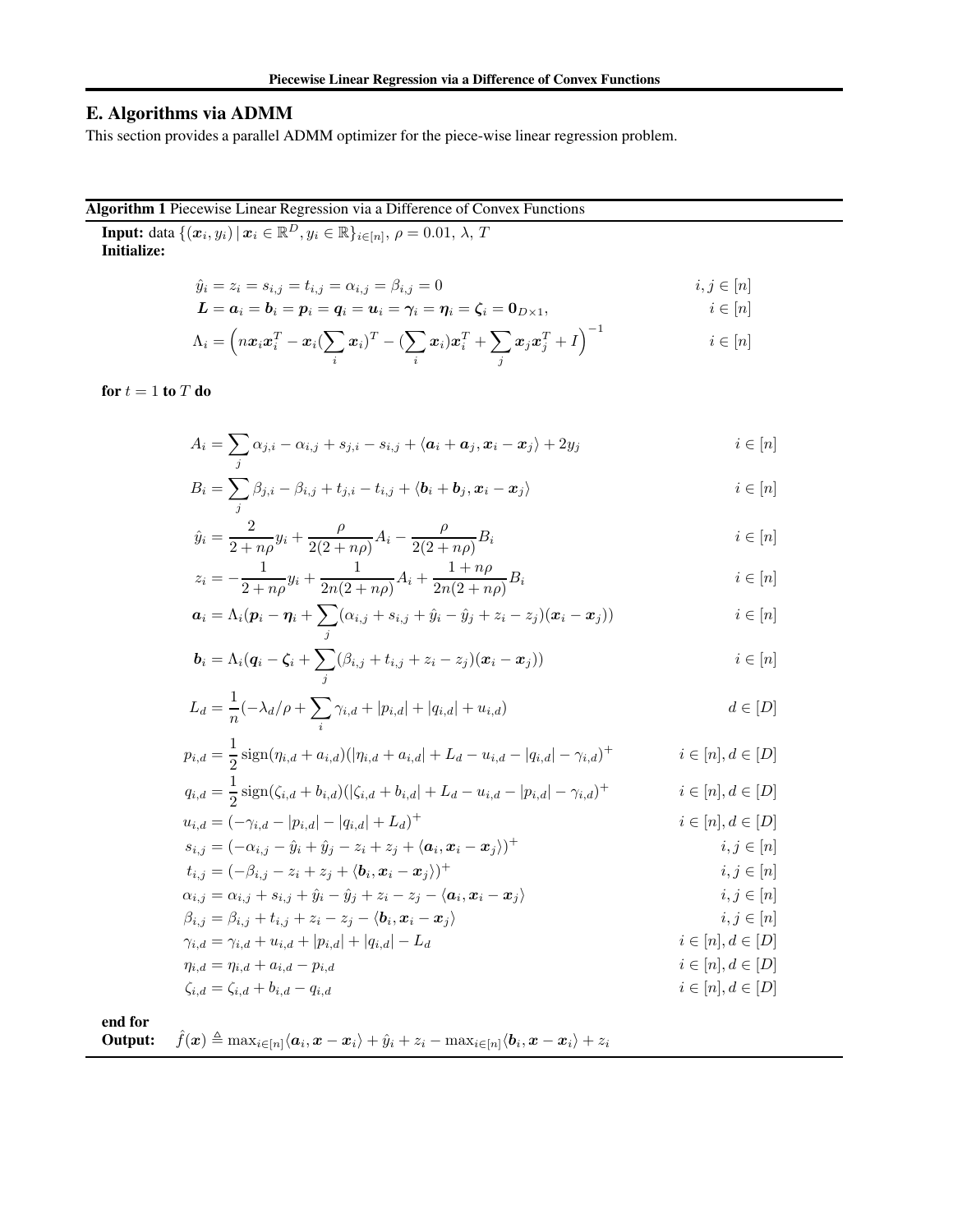#### E.1. Algorithm Derivation

For the derivation of the ADMM algorithm, we start with a modified version of the empirical risk minimization in [\(6\)](#page-5-0); where we use a components wise regularization:

$$
||f|| \triangleq \inf_{\phi_1, \phi_2} \sum_{d=1}^{D} \sup_{\mathbf{x}} \sup_{v_{i,d} \in \frac{\partial_{\mathbf{x}}}{\partial x_d} \phi_i(\mathbf{x})} |v_{1,d}| + |v_{2,d}|
$$
  
s.t.  $\phi_1, \phi_2$  are convex,  $\phi_1 - \phi_2 = f$ ,

Hence the new empirical risk minimization becomes:

$$
\min_{\hat{y}_i, z_i, \mathbf{a}_i, \mathbf{b}_i, L} \sum_{i=1}^n (\hat{y}_i - y_i)^2 + \lambda \sum_{d=1}^D L_d
$$
\n
$$
\text{s.t.} \begin{cases} \hat{y}_i - \hat{y}_j + z_i - z_j \ge \langle \mathbf{a}_j, \mathbf{x}_i - \mathbf{x}_j \rangle & i, j \in [n], d \in [D] \\ z_i - z_j \ge \langle \mathbf{b}_j, \mathbf{x}_i - \mathbf{x}_j \rangle & i, j \in [n] \\ |a_{i,d}| + |b_{i,d}| \le L_d & i \in [n], d \in [D] \end{cases}
$$

First we change the inequality constraint into equality constraints. We further introduce some auxiliary variables to ease the solving of subsequent ADMM blocks.

$$
\min_{\substack{\hat{y}_i, z_i, a_i, b_i, L \\ \mathbf{p}_i, \mathbf{q}_i, s_{i,j}, t_{i,j}, u_{i,d}}} \sum_{i=1}^n (\hat{y}_i - y_i)^2 + \lambda \sum_{d=1}^D L_d
$$
\n
$$
\left\{ \begin{aligned}\n s_{i,j} + \hat{y}_i - \hat{y}_j + z_i - z_j - \langle a_i, x_i - x_j \rangle &= 0 & i, j \in [n] \\
 t_{i,j} + z_i - z_j - \langle b_i, x_i - x_j \rangle &= 0 & i, j \in [n] \\
 |p_{i,d}| + |q_{i,d}| + u_{i,d} - L_d &= 0 & i \in [n], d \in [D] \\
 a_{i,d} = p_{i,d} & i \in [n], d \in [D] \\
 b_{i,d} = q_{i,d} & i \in [n], d \in [D] \\
 s_{i,j}, t_{i,j}, u_{i,d} \ge 0 & i, j \in [n], d \in [D]\n \end{aligned} \right.
$$
\n
$$
(13)
$$

Then we write the augmented Lagrangian of ADMM as bellow.

$$
\min_{i} \ell(\hat{y}_{i}, z_{i}, a_{i}, b_{i}, p_{i}, q_{i}, L, s_{i,j}, t_{i,j}, a_{i}, \alpha_{i,j}, \beta_{i,j}, \gamma_{i}, \eta_{i}, \zeta_{i})
$$
\n
$$
= \sum_{i=1}^{n} (\hat{y}_{i} - y_{i})^{2} + \lambda L
$$
\n
$$
+ \sum_{i} \sum_{j} \alpha_{i,j} (s_{i,j} + \hat{y}_{i} - \hat{y}_{j} + z_{i} - z_{j} - \langle a_{i}, x_{i} - x_{j} \rangle) + \frac{\rho}{2} (s_{i,j} + \hat{y}_{i} - \hat{y}_{j} + z_{i} - z_{j} - \langle a_{i}, x_{i} - x_{j} \rangle)^{2}
$$
\n
$$
+ \sum_{i} \sum_{j} \beta_{i,j} (t_{i,j} + z_{i} - z_{j} - \langle b_{i}, x_{i} - x_{j} \rangle) + \frac{\rho}{2} (t_{i,j} + z_{i} - z_{j} - \langle b_{i}, x_{i} - x_{j} \rangle)^{2}
$$
\n
$$
+ \sum_{i} \sum_{d} \gamma_{i,d} (u_{i,d} - L_{d} + |p_{i,d}| + |q_{i,d}|) + \frac{\rho}{2} (u_{i,d} - L_{d} + |p_{i,d}| + |q_{i,d}|)^{2}
$$
\n
$$
+ \sum_{i} \sum_{d} \eta_{i,d} (a_{i,d} - p_{i,d}) + \frac{\rho}{2} (a_{i,d} - p_{i,d})^{2}
$$
\n
$$
+ \sum_{i} \sum_{d} \zeta_{i,d} (b_{i,d} - q_{i,d}) + \frac{\rho}{2} (b_{i,d} - q_{i,d})^{2}
$$

Taking gradients with respect to the augmented Lagrangian and solving for the roots provides the parallel algorithm in Appx [E.](#page-17-0)